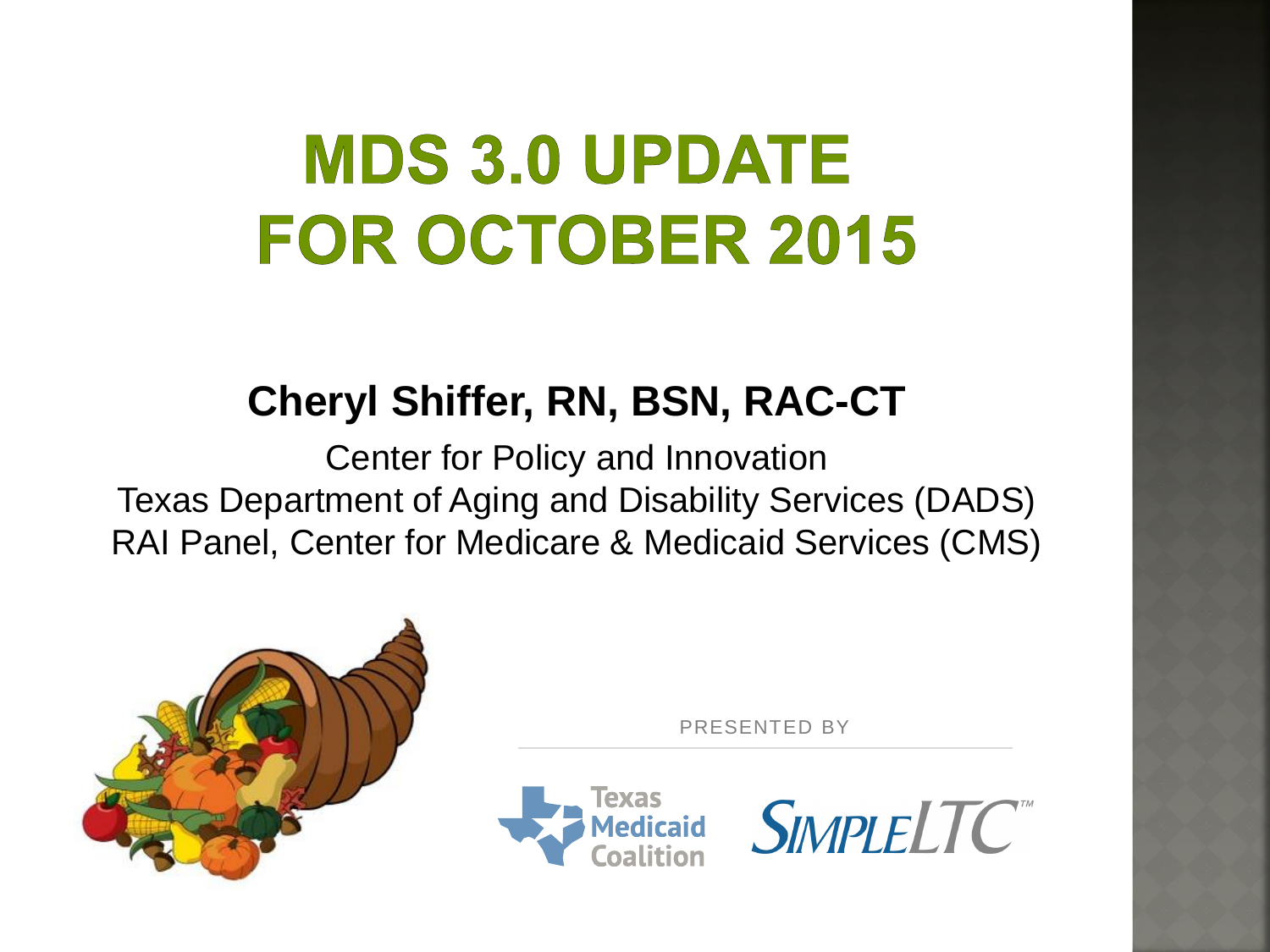# **MDS 3.0 OBJECTIVES**

- **❖** Identify the updated MDS 3.0 Resident Assessment Instrument (RAI) Manual and Item Sets.
- **↑ Describe the major changes in the** updated manual.

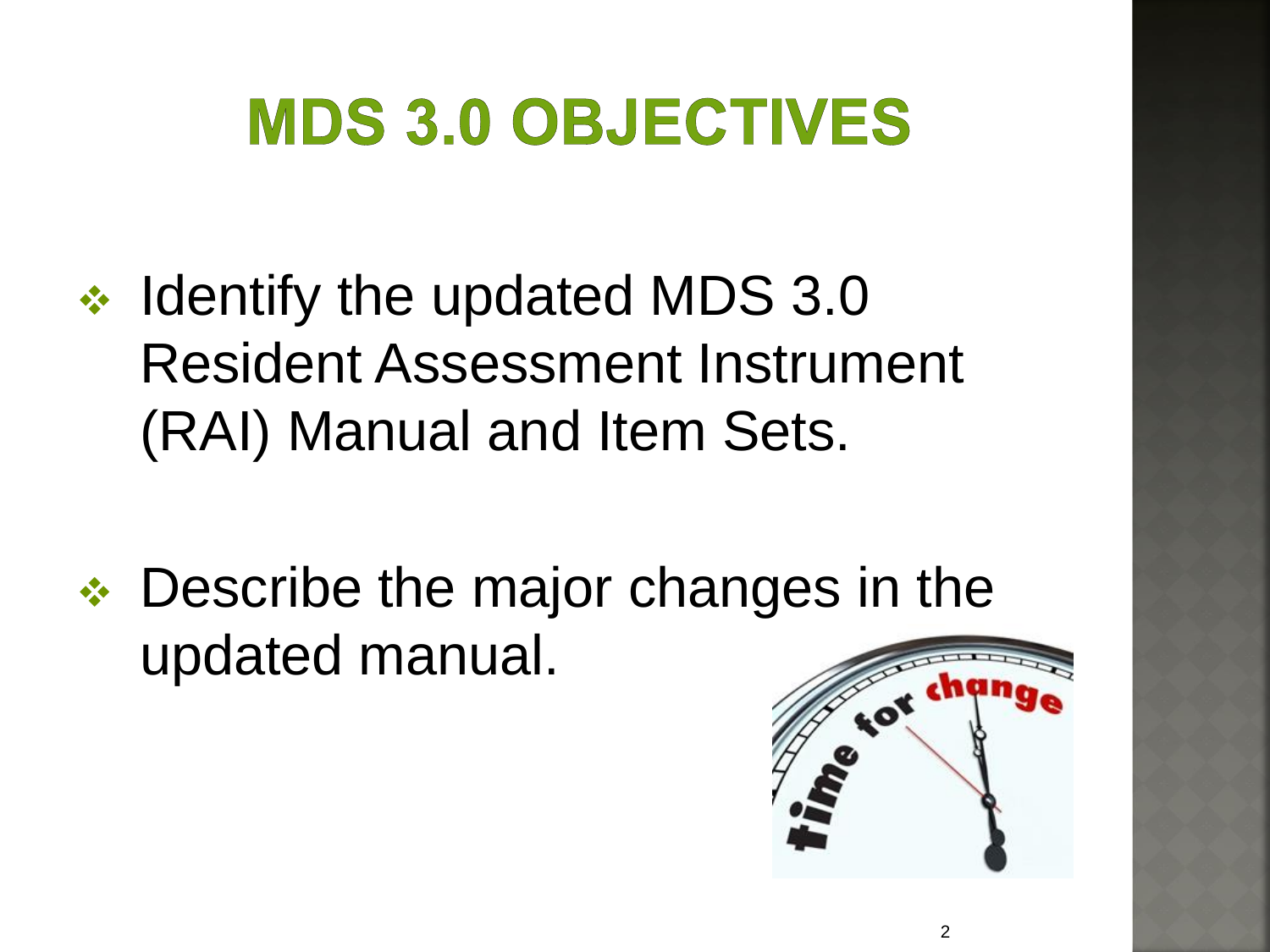## **MDS 3.0 OBJECTIVES**

**↑ List resources for look up of** ICD-10 codes.

**↑ Describe the updated Quality** Measures User's Manual.



◆ Discuss upcoming MDS 3.0 projects and changes.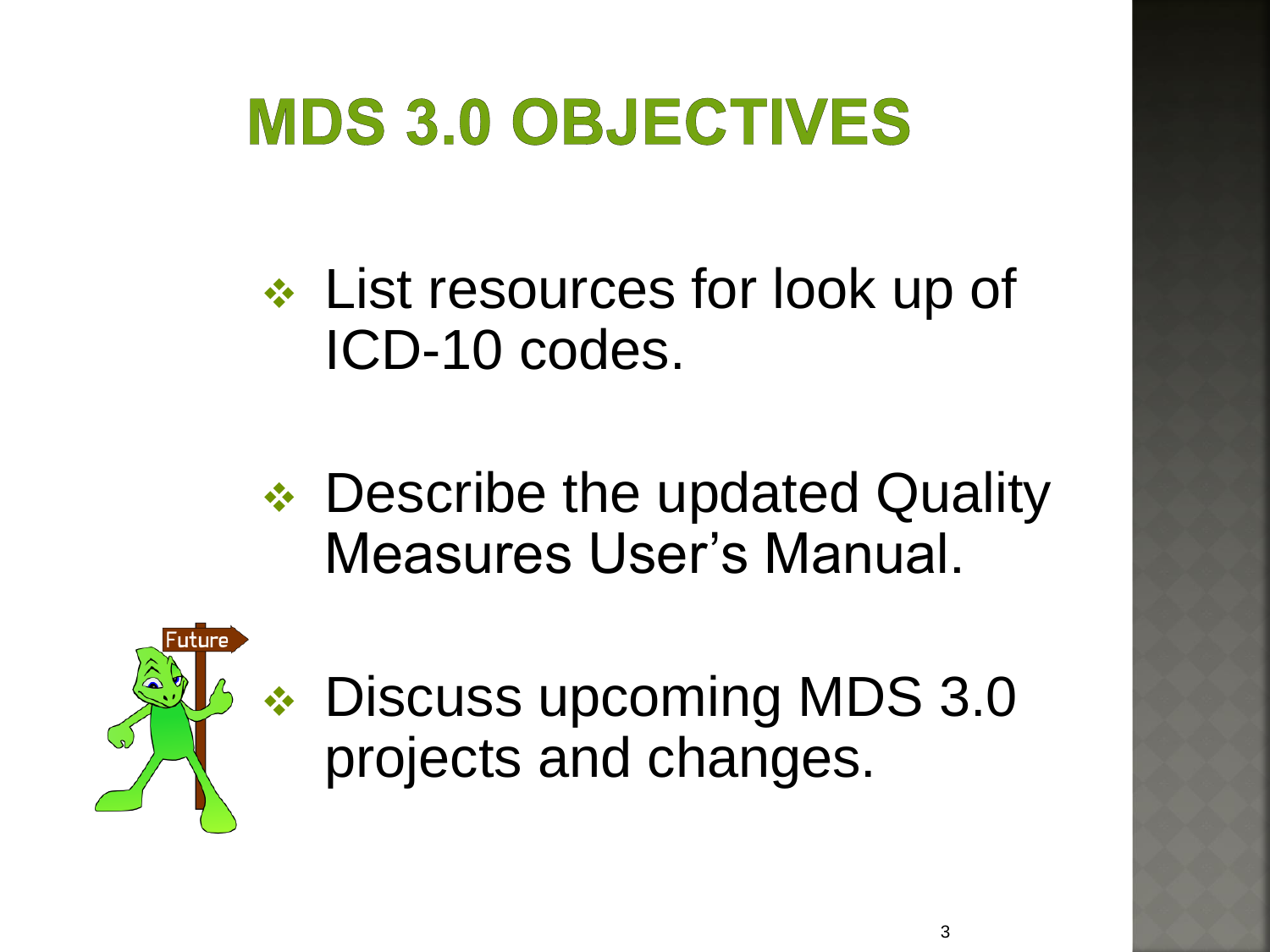**What is the current version of the MDS 3.0 Resident Assessment Instrument (RAI) Manual?**



Current Version: **1.13** Effective Date: **October 1, 2015**

#### **What is the current version of the MDS 3.0 Item Sets and where can they be found?**



Current Version: **1.13.2** Location: **Appendix H**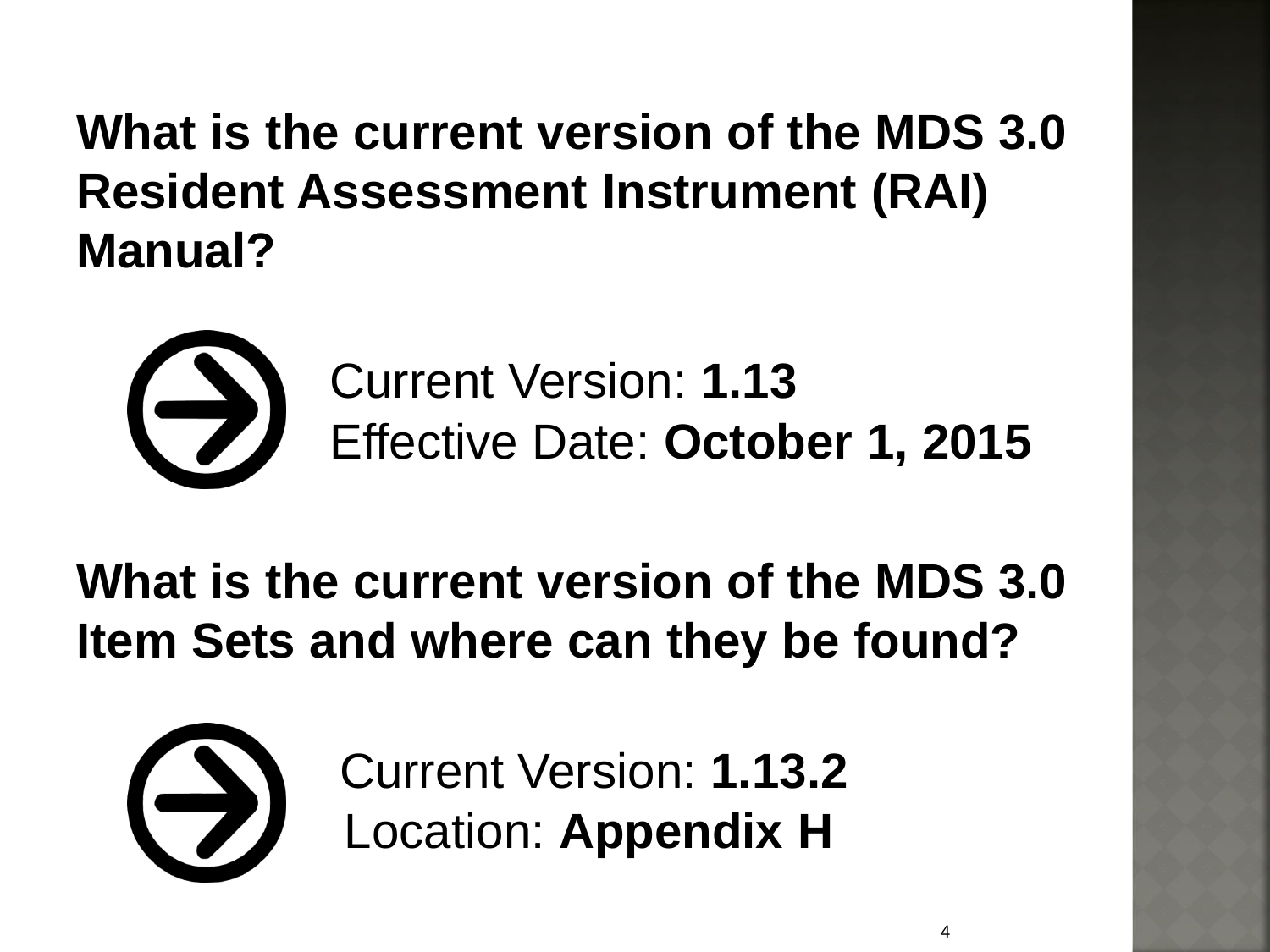Updated MDS 3.0 Item Sets v1.13.2, are effective October 1, 2015:

- ◆ No new items.
- **↑ No deleted items.**
- ◆ No modified items except:
	- $\checkmark$  a revised footnote for item C1300,
	- $\checkmark$  a revised legal notice on the last page, and
	- $\checkmark$  the revised version number and the effective date for each item set.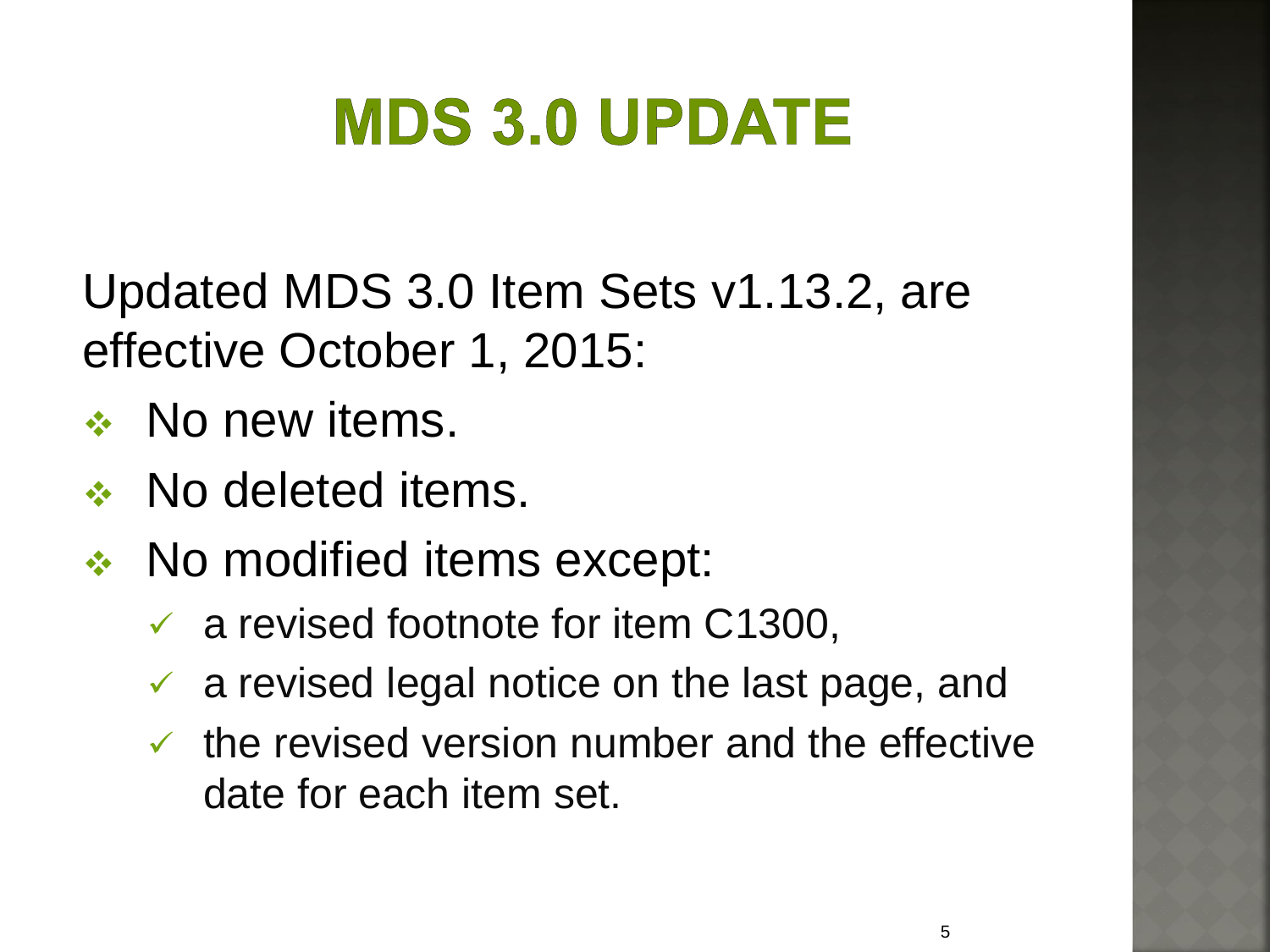### **MDS 3.0 RAI Manual, v 1.13,effective 1 October 2015**

#### Available under Downloads at:

[https://www.cms.gov/Medicare/Quality-Initiatives-Patient-Assessment-](https://www.cms.gov/Medicare/Quality-Initiatives-Patient-Assessment-Instruments/NursingHomeQualityInits/MDS30RAIManual.html)[Instruments/NursingHomeQualityInits/MDS30RAIManual.html](https://www.cms.gov/Medicare/Quality-Initiatives-Patient-Assessment-Instruments/NursingHomeQualityInits/MDS30RAIManual.html)

Now every page is dated October 2015.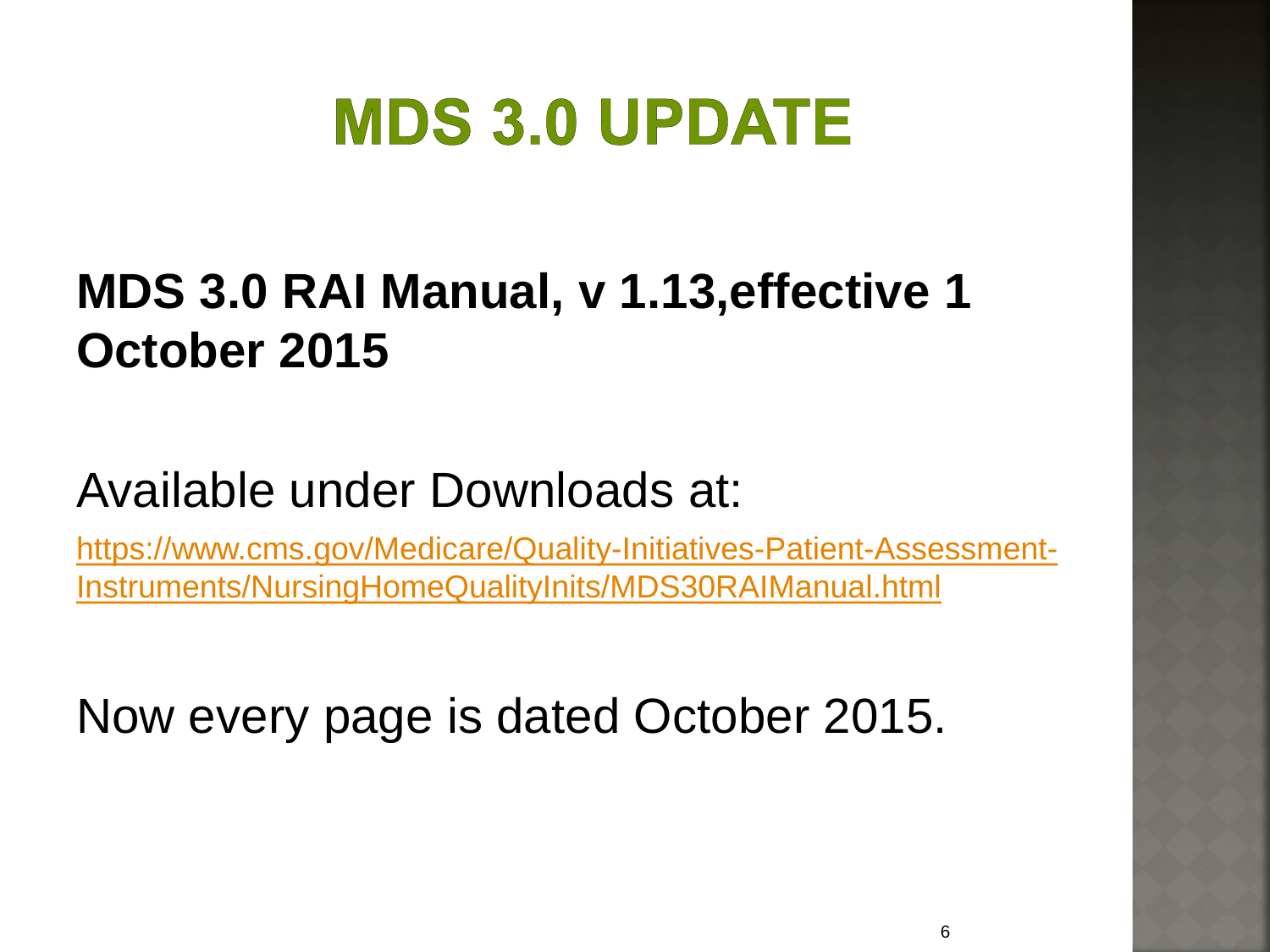#### **Manual Update: General Information**

- Greatest volume of changes to the manual was to correct typographical errors (typos), grammar and web links.
- Correction of typos and grammar was not included in the change pages, but corrections to web links were included.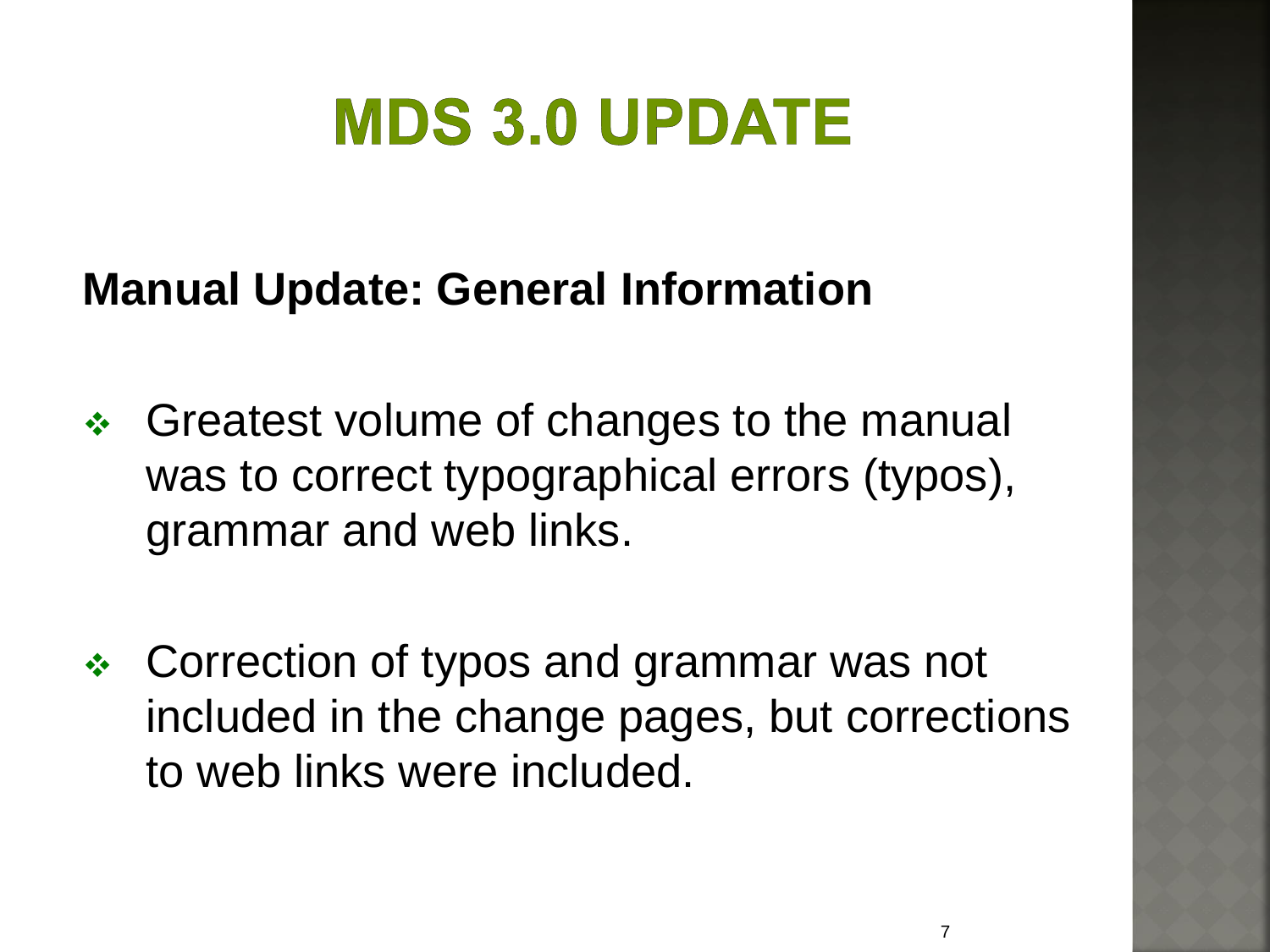#### **Chapter 2 Manual Update: New Facilities**

Prior to certification, although the facility is conducting and completing OBRA assessments, these assessments are not technically OBRA required, but are required to demonstrate compliance with certification requirements.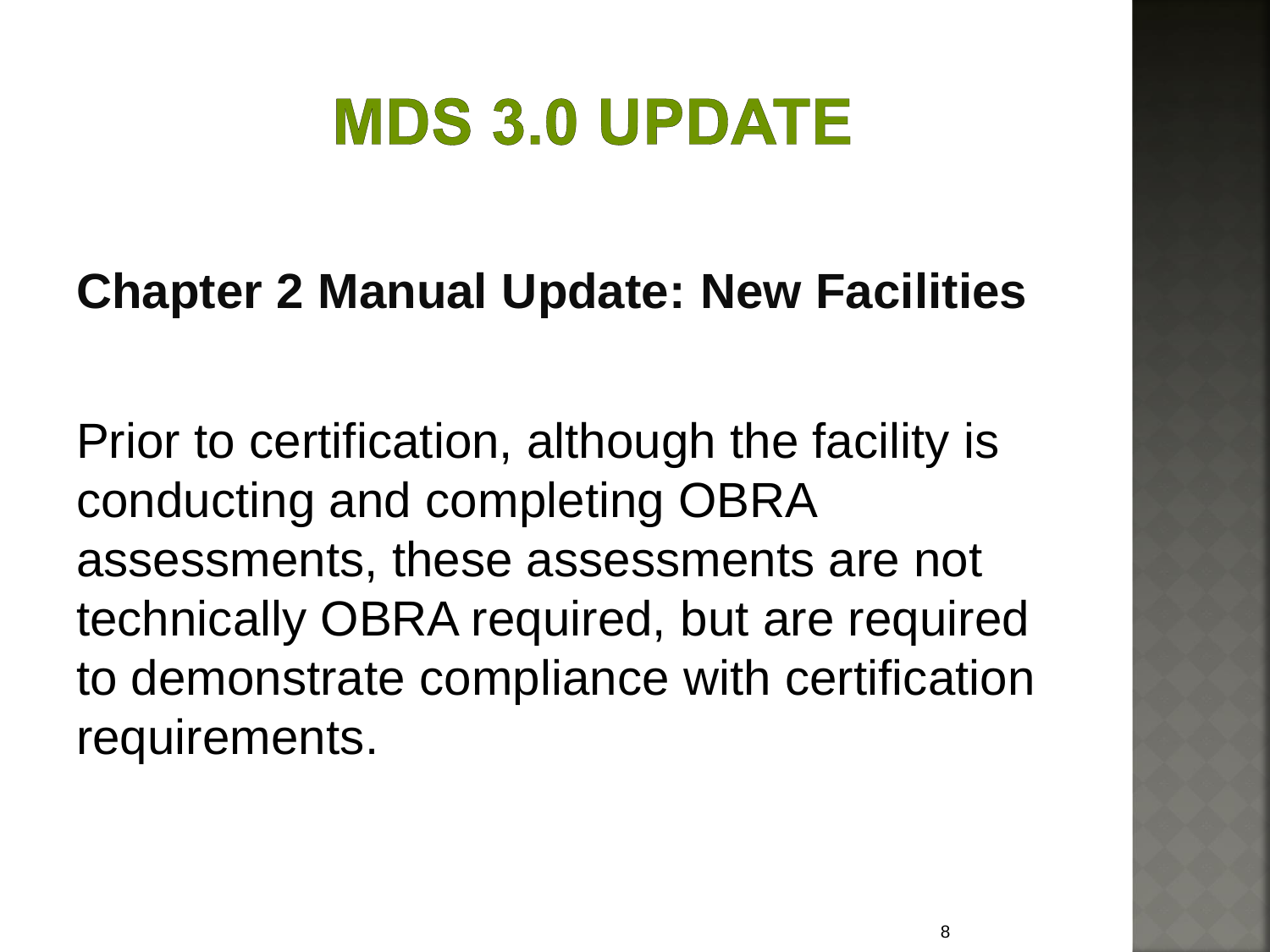#### **Chapter 2 Manual Update: New Facilities**

Since the data on these pre-certification assessments was collected and completed with an ARD/target date prior to the certification date of the facility, CMS does not have the authority to receive this into QIES ASAP. Therefore, these assessments **cannot**  be submitted to the QIES ASAP system.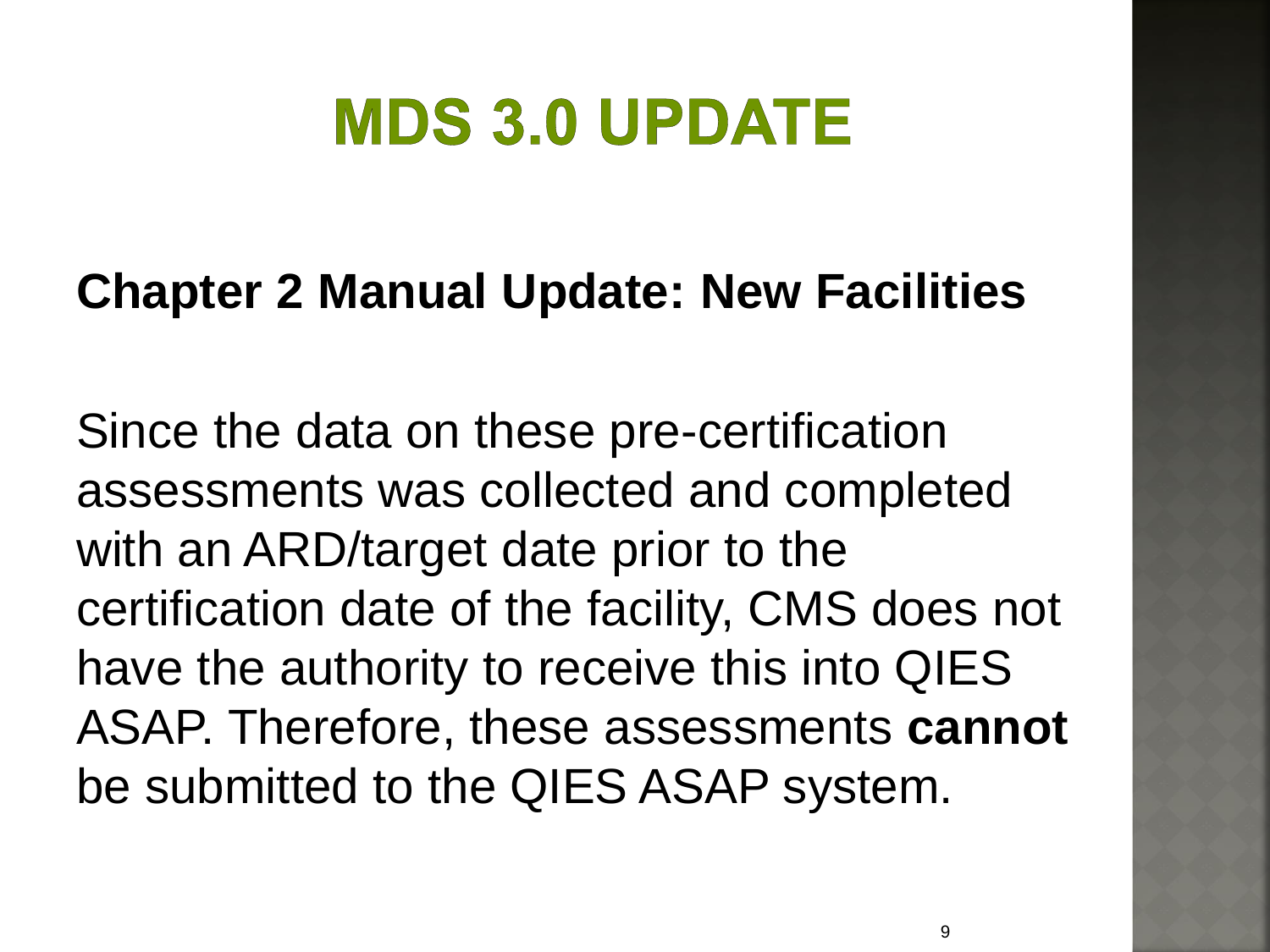#### **Chapter 2 Manual Update: New Facilities**

**↑ Assuming a survey is completed where the** nursing home has been determined to be in substantial compliance, the facility will be certified effective the last day of the survey.

• The facility can begin to submit OBRA and PPS required assessments (with ARDs on or after the certification date) to the QIES ASAP system.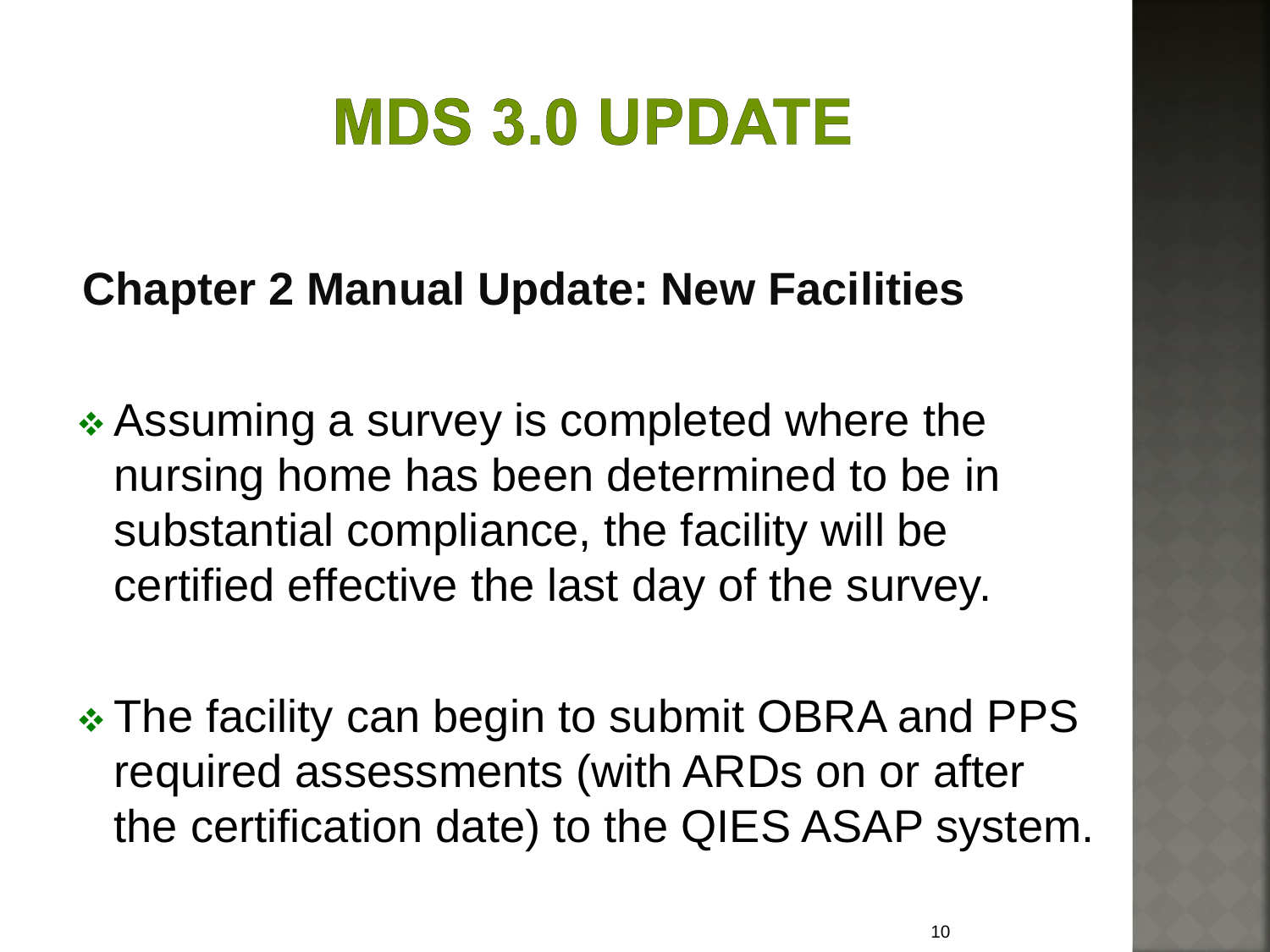#### **Chapter 2 Manual Update: CHOW without assignment/acceptance of liabilities**

- The previous owner would discharge all the residents.
- The new owner would complete an Admission assessment and Entry tracking record for all residents, thus coding A0310F=01, A1600=date of ownership change, A1700=1 (admission) and A1800=2 (another nursing home or swing bed).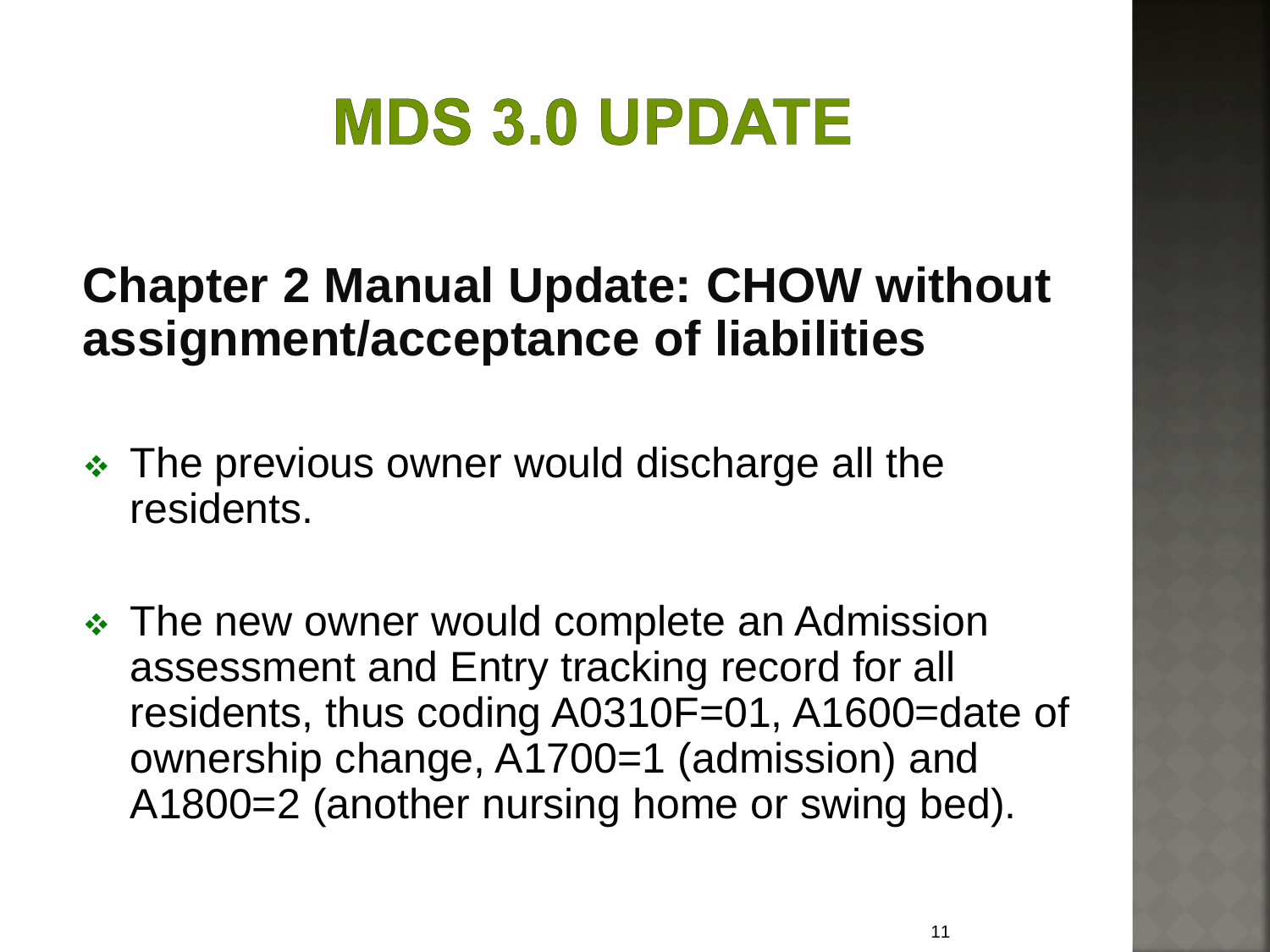### **Chapter 2 Manual Update: CHOW without assignment/acceptance of liabilities**

 **❖ Staff who worked for the previous owner cannot** use their previous QIES user IDs to submit assessments for the new owner as this is now a new facility.

 Staff **must** register for new user IDs for the new facility.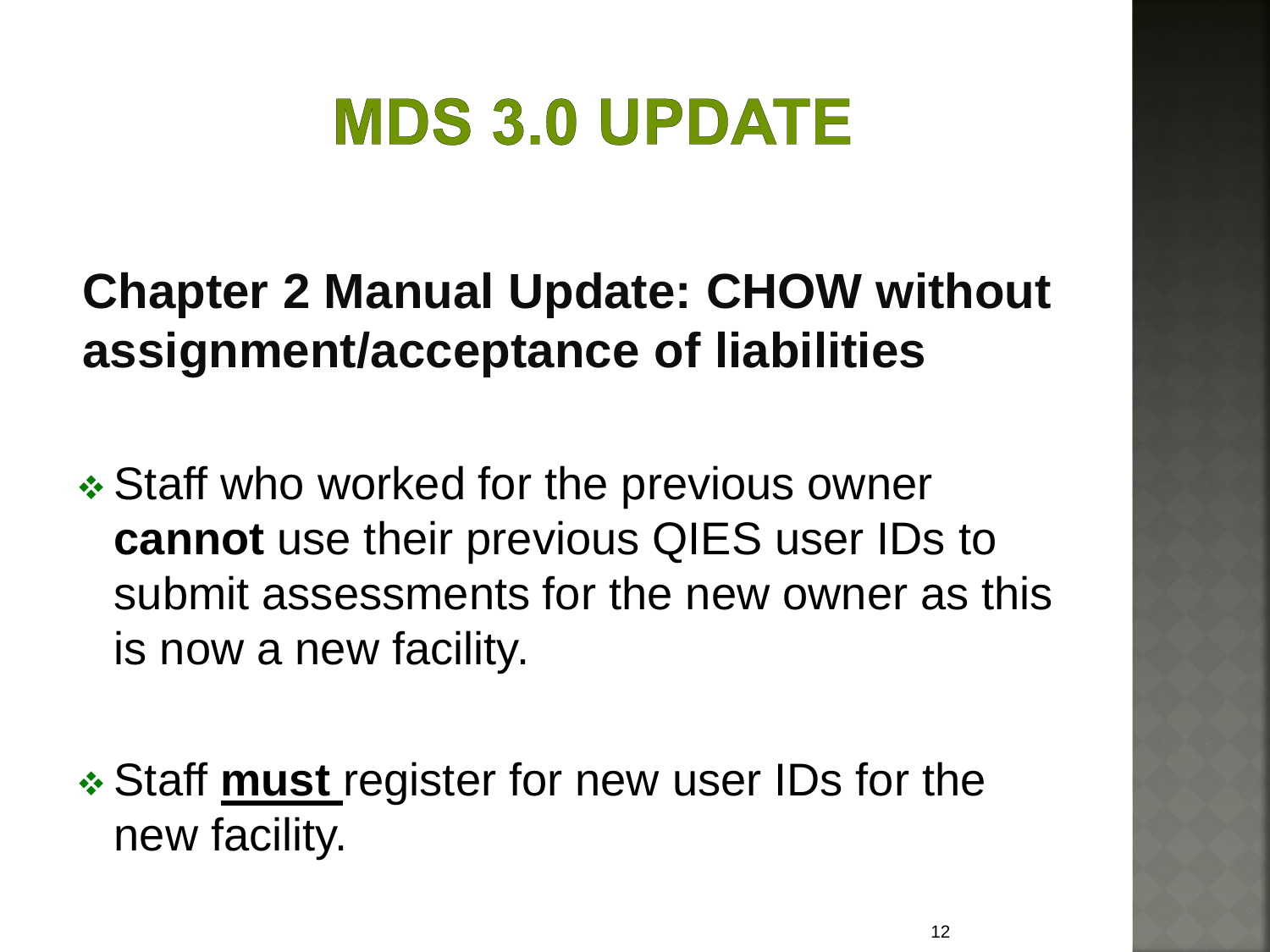#### **Chapter 2 Manual Update:**

A SCSA is required to be performed when a terminally ill resident enrolls in a hospice program (Medicare-certified or State-licensed hospice provider) or changes hospice providers and remains a resident at the nursing home.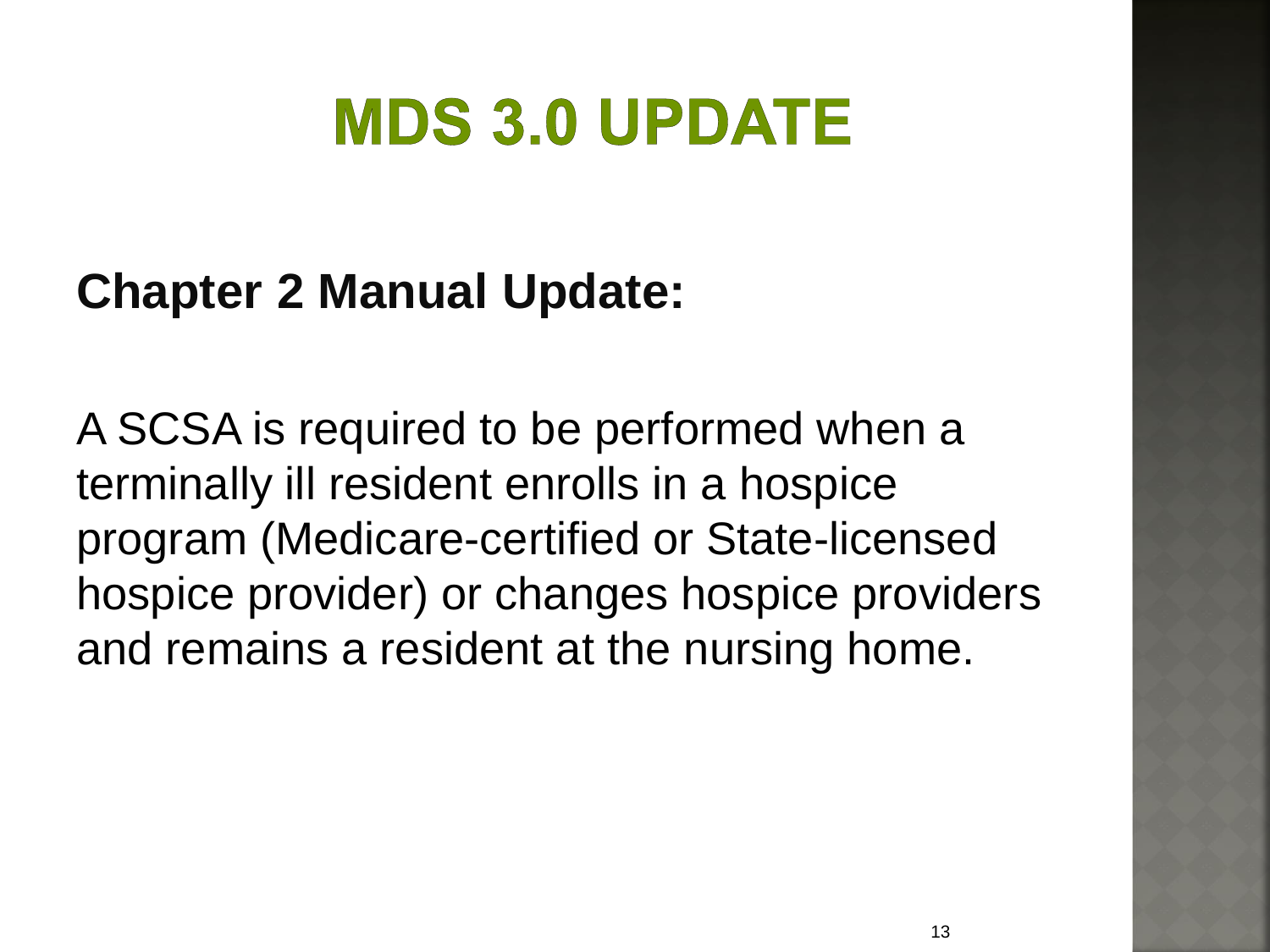#### **Chapter 2 Manual Update:**

 $\cdot$  In cases where the last day of the Medicare Part A benefit (the date used to code A2400C on the MDS) is prior to Day 7 of the COT observation period, then no COT OMRA is required. If the date listed in A2400C is on or after Day 7 of the COT observation period, then a COT OMRA would be required if all other conditions are met.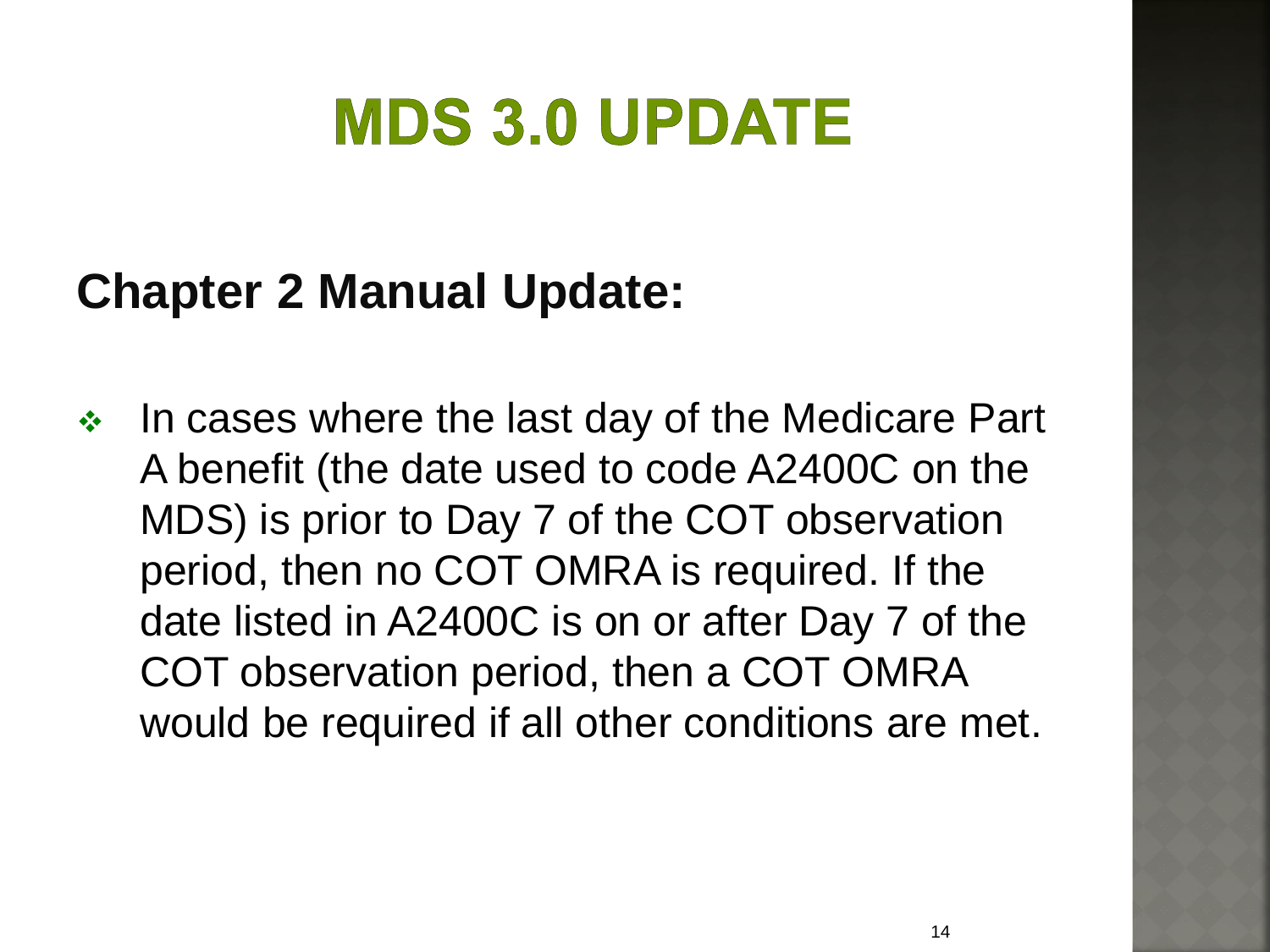#### **Chapter 2 Manual Update:**

 Finally, in cases where the date used to code A2400C is equal to the date used to code A2000—that is, cases where the discharge from Medicare Part A is the same day as the discharge from the facility—and this date is on or prior to Day 7 of the COT observation period, then no COT OMRA is required. Facilities may choose to combine the COT OMRA with the Discharge assessment under the rules outlined for such combination in this chapter.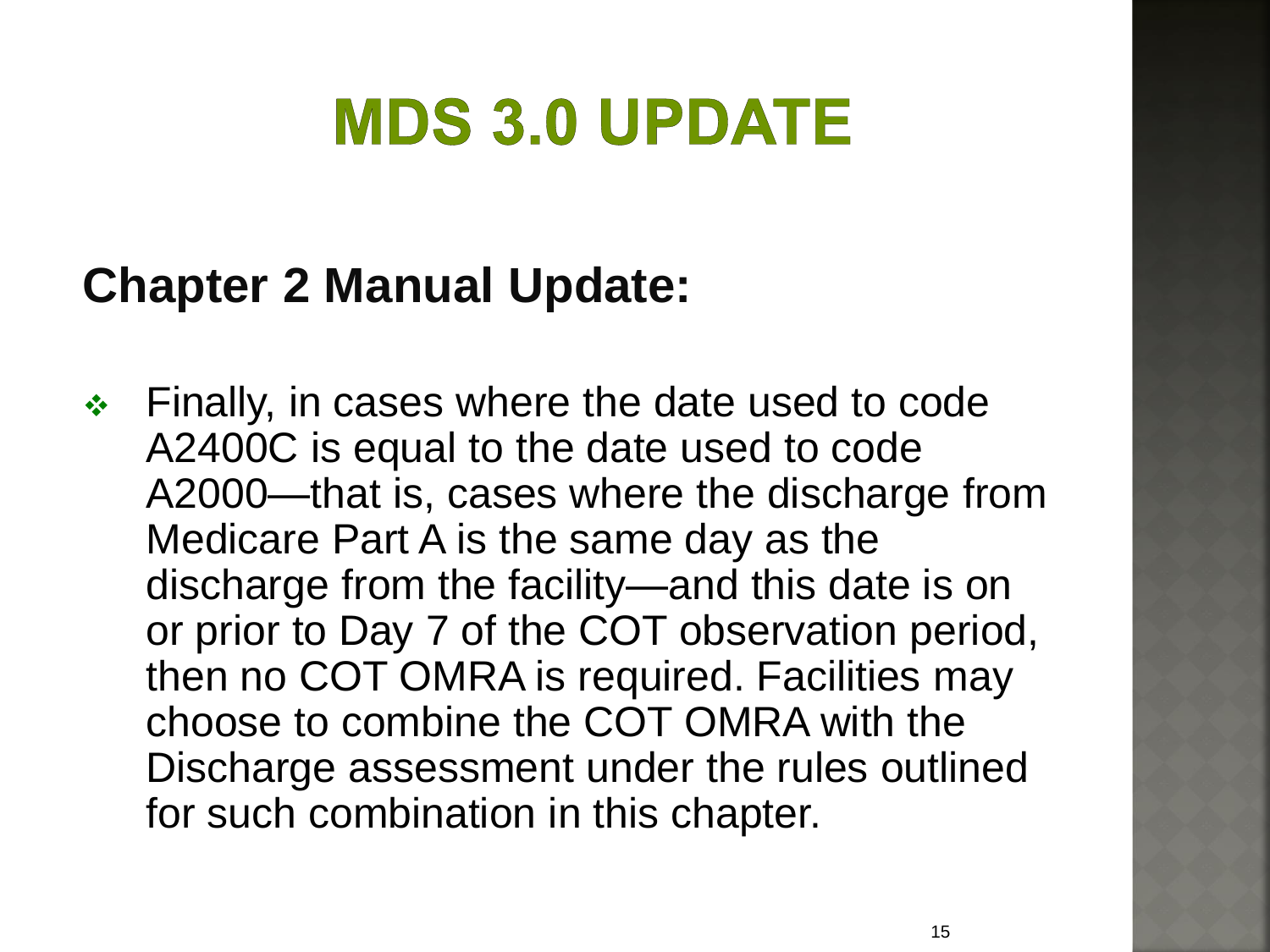#### **Manual Update: Section I**

• If an individual is receiving aftercare following a hospitalization, a Z code may be assigned.

 Z codes cover situations where a patient requires continued care for healing, recovery, or long-term consequences of a disease when initial treatment for that disease has already been performed.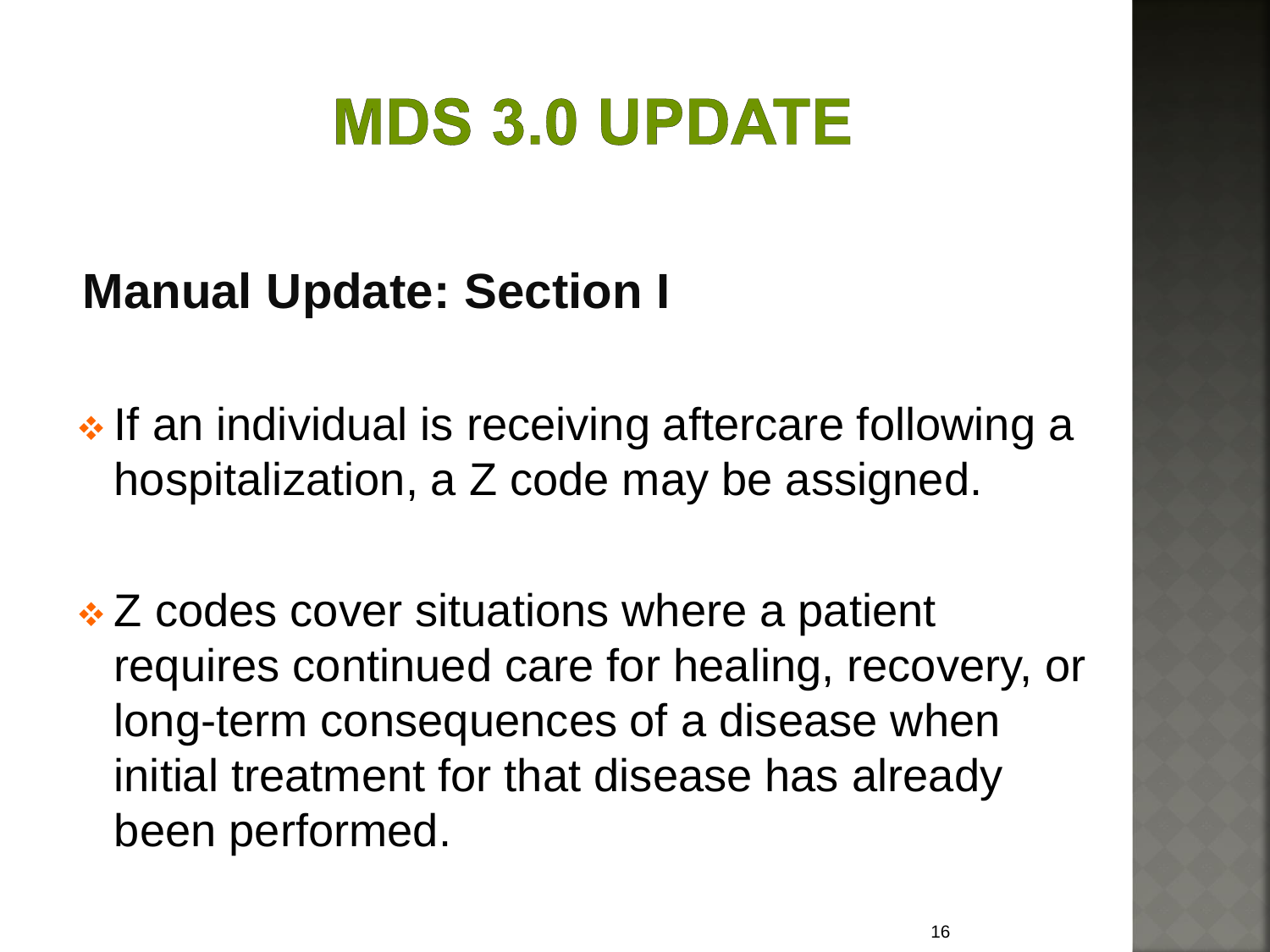#### **Manual Update: Section I**

 When Z codes are used, another diagnosis for the related primary medical condition should be checked in items I0100–I7900 or entered in I8000.

#### **EXA** ICD-10-CM coding guidance with links to appendices can be found here:

[http://library.ahima.org/xpedio/groups/public/documents/ahim](If an individual is receiving aftercare following a) [a/bok1\\_050855.hcsp?dDocName=bok1\\_050855](If an individual is receiving aftercare following a)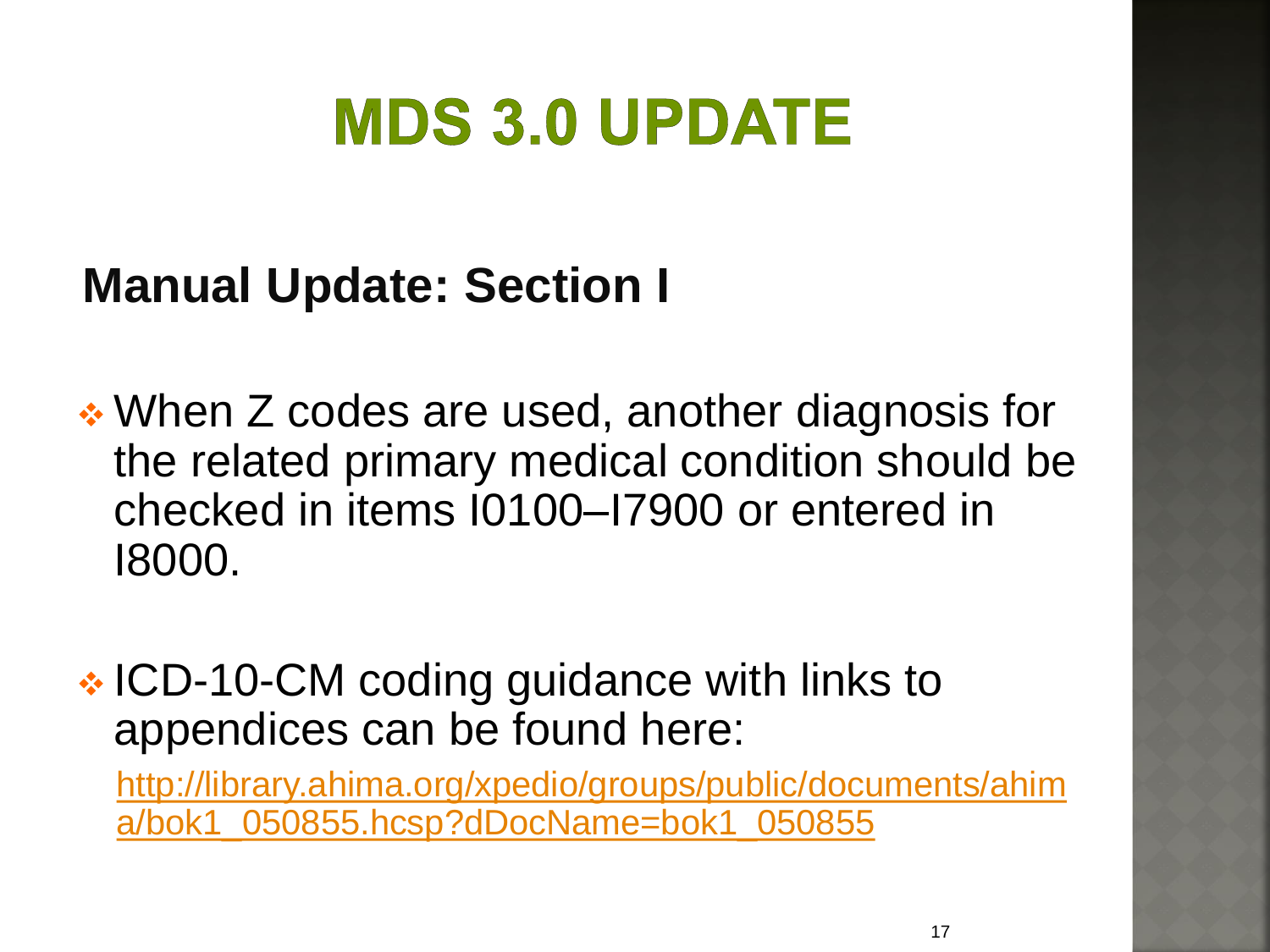#### **Manual Update: Section M**

- $\cdot$  If a resident had a pressure ulcer on the last assessment and it is now healed, complete Healed Pressure Ulcers item (M0900).
- $\cdot$  If a resident had a pressure ulcer that healed during the look-back period of the current assessment, but there was no documented pressure ulcer on the prior assessment, code  $\Omega$ .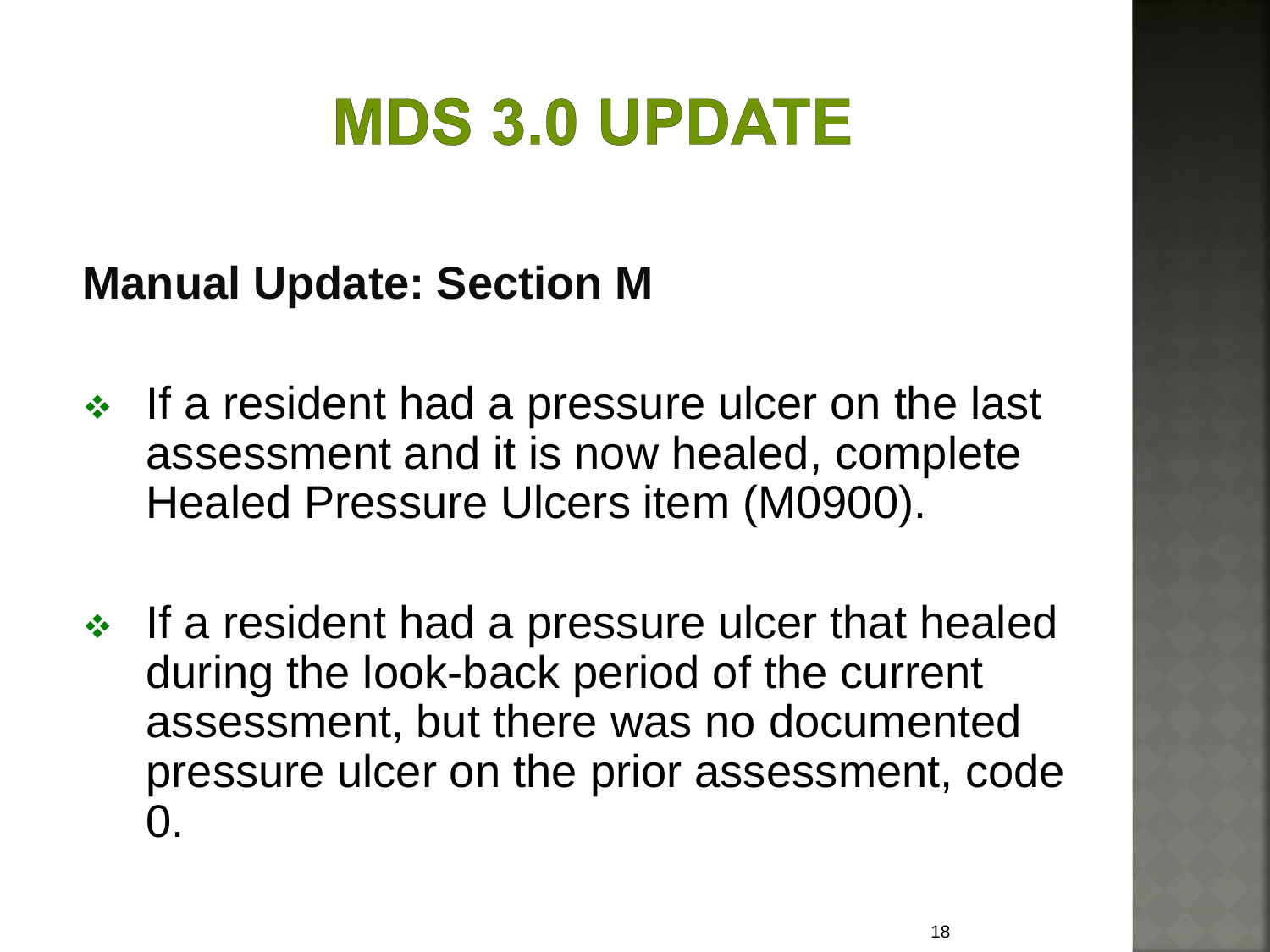#### **Manual Update: Chapter 5/Section X**

- Clarifies that when the reason for assessment is A0310A, A0310B, A0310C, A0310D or A0310E is incorrect, the MDS may either be modified or inactivated.
- To determine which action is required, staff must review Chapter 5, Section 5-7.
- Basically, as long as the Item Set Code (ISC) does not change when changing reasons for assessment, a modification may be used.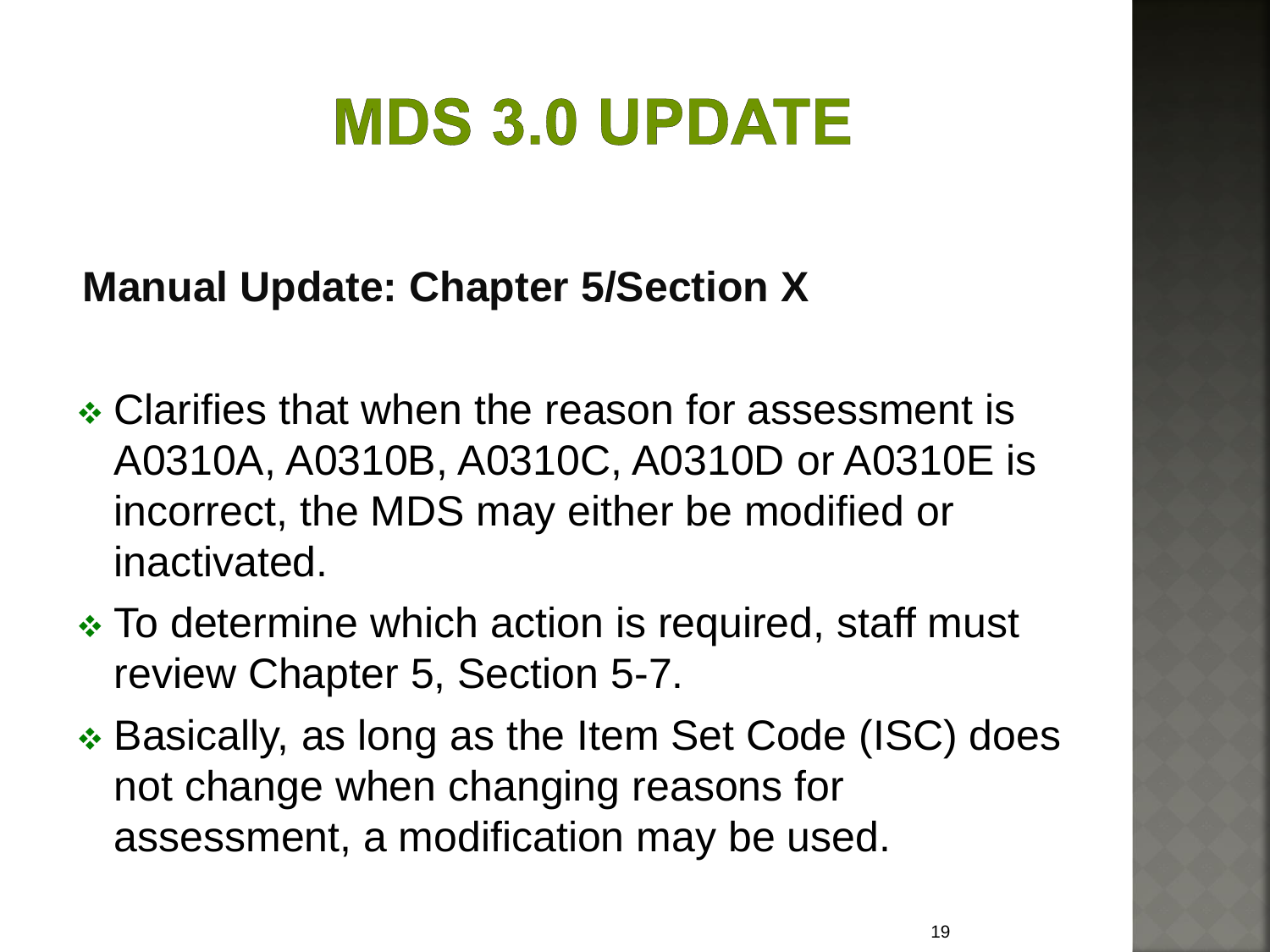International Classification of Diseases, Tenth Revision, Clinical Modification (ICD-10-CM) will be used by all providers in SNF, NF or SNF/NF effective **October 1, 2015**.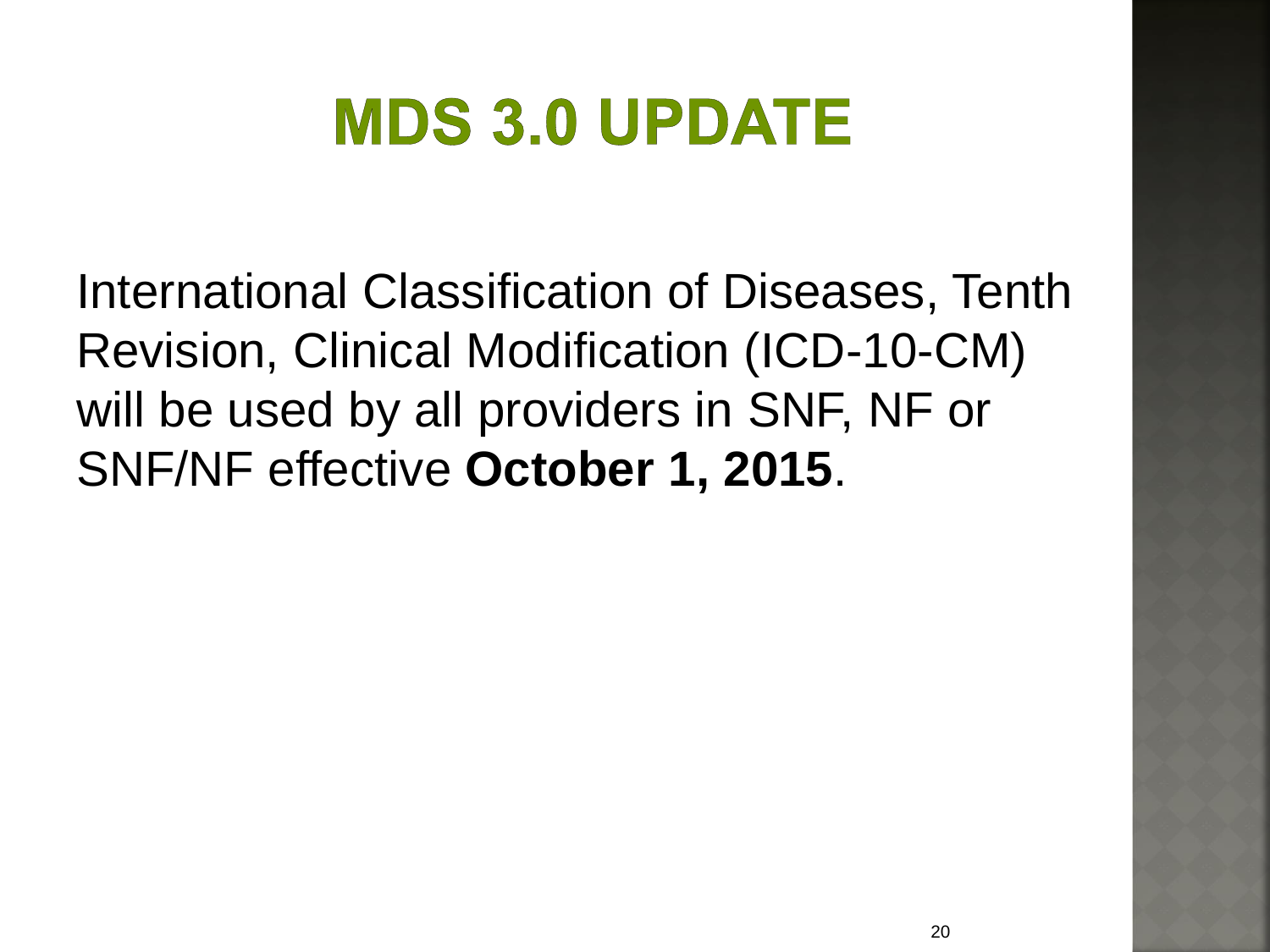#### **The CMS ICD-10 website is at**  http://www.cms.gov/icd10

- Each ICD-10-CM code is 3 to 7 characters.
- $\div$  The first must be an alpha character (all letters **except U** are used).
- The second character is numeric.
- Characters 3-7 are either alpha or numeric (alpha characters are not case sensitive),
- ◆ With a decimal after the third character.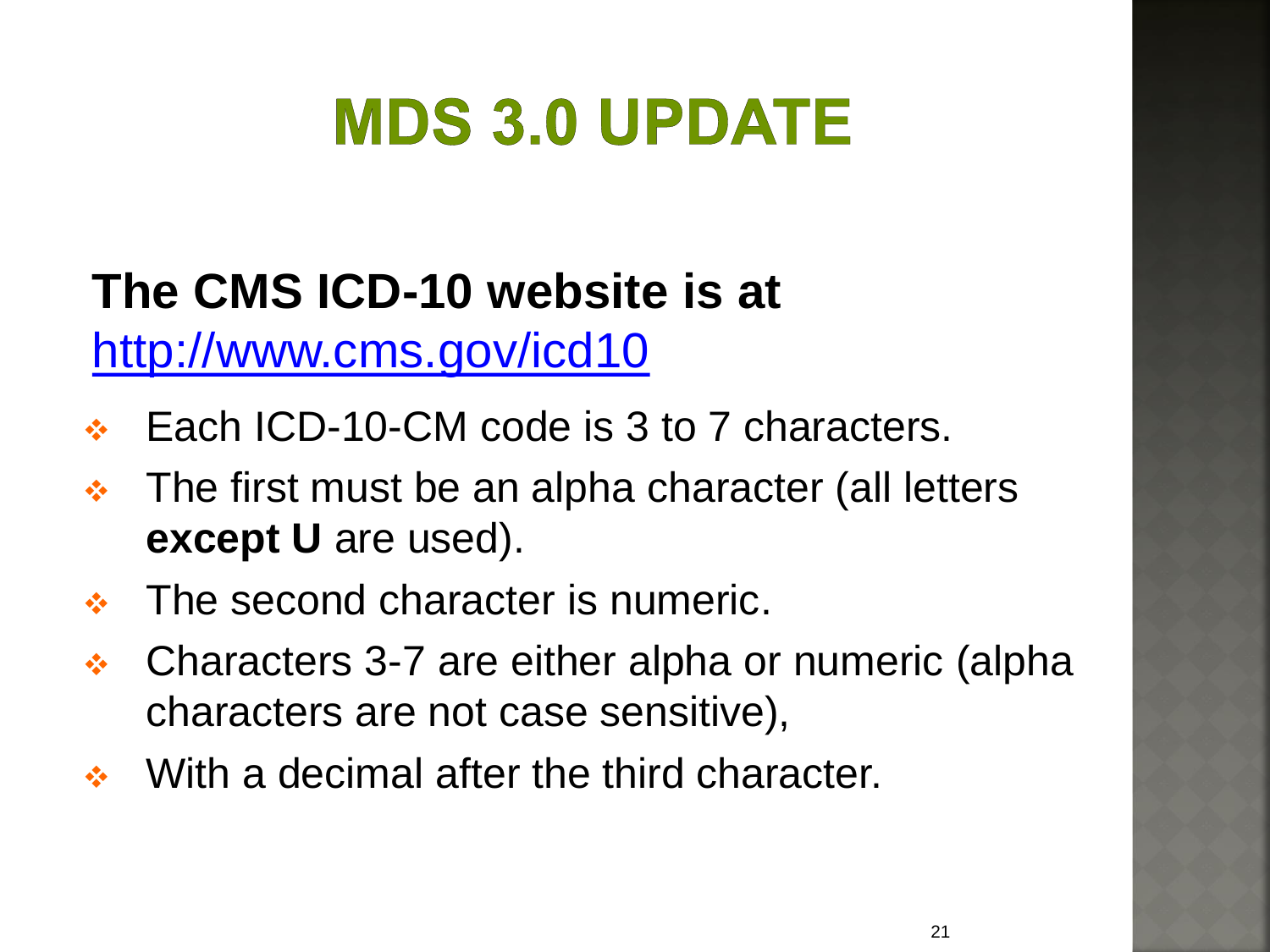#### **ICD-10 Prohibited HIV/AIDS codes for MDS 3.0 in Texas**

- Texas Health & Safety Code §81.103 prevents the reporting of Human Immunodeficiency Virus (HIV) and Acquired Immunodeficiency Syndrome (AIDS) information on the MDS.
- A list of prohibited ICD-10 codes may be found here:

[http://www.dads.state.tx.us/providers/communications/alerts/](http://www.dads.state.tx.us/providers/communications/alerts/alerts.cfm?alertid=2010) [alerts.cfm?alertid=2010](http://www.dads.state.tx.us/providers/communications/alerts/alerts.cfm?alertid=2010)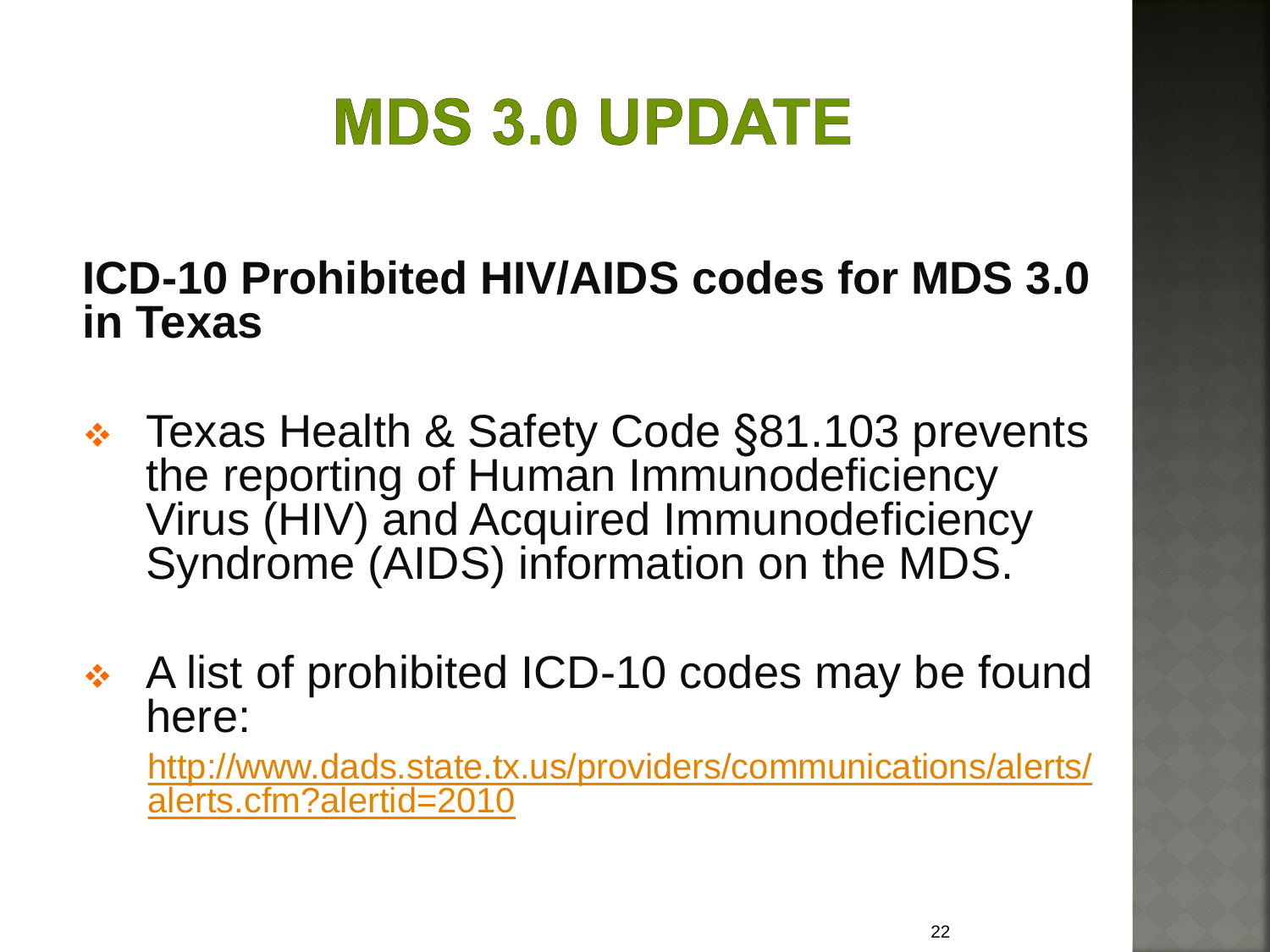**\* To lookup ICD-10 codes, visit:** 

**\* CMS ICD-10 Code Lookup** [https://www.cms.gov/medicare-coverage-](https://www.cms.gov/medicare-coverage-database/staticpages/icd-10-code-lookup.aspx)

[database/staticpages/icd-10-code-lookup.aspx](https://www.cms.gov/medicare-coverage-database/staticpages/icd-10-code-lookup.aspx)

 Multiple websites with free ICD-10 code lookup such as [http:](http://www.findacode.com/)[//](https://www.cms.gov/medicare-coverage-database/staticpages/icd-10-code-lookup.aspx)[www.findacode.com](http://www.findacode.com/)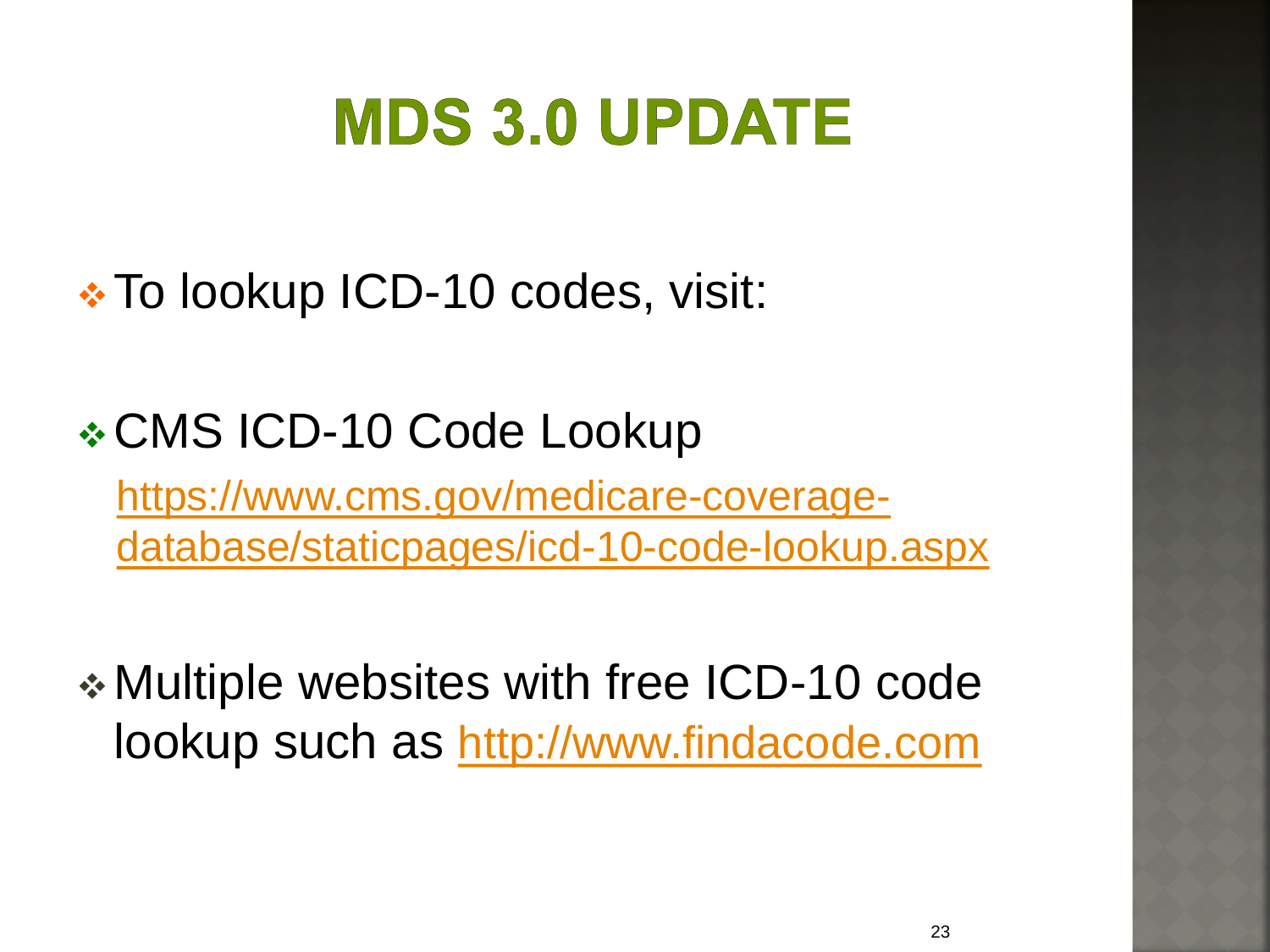#### **And yes, there's an app for that!**

### **❖ AHA ICD-10 Handbook HD at the App Store** on iTunes

 Several Android and other operating system apps also available online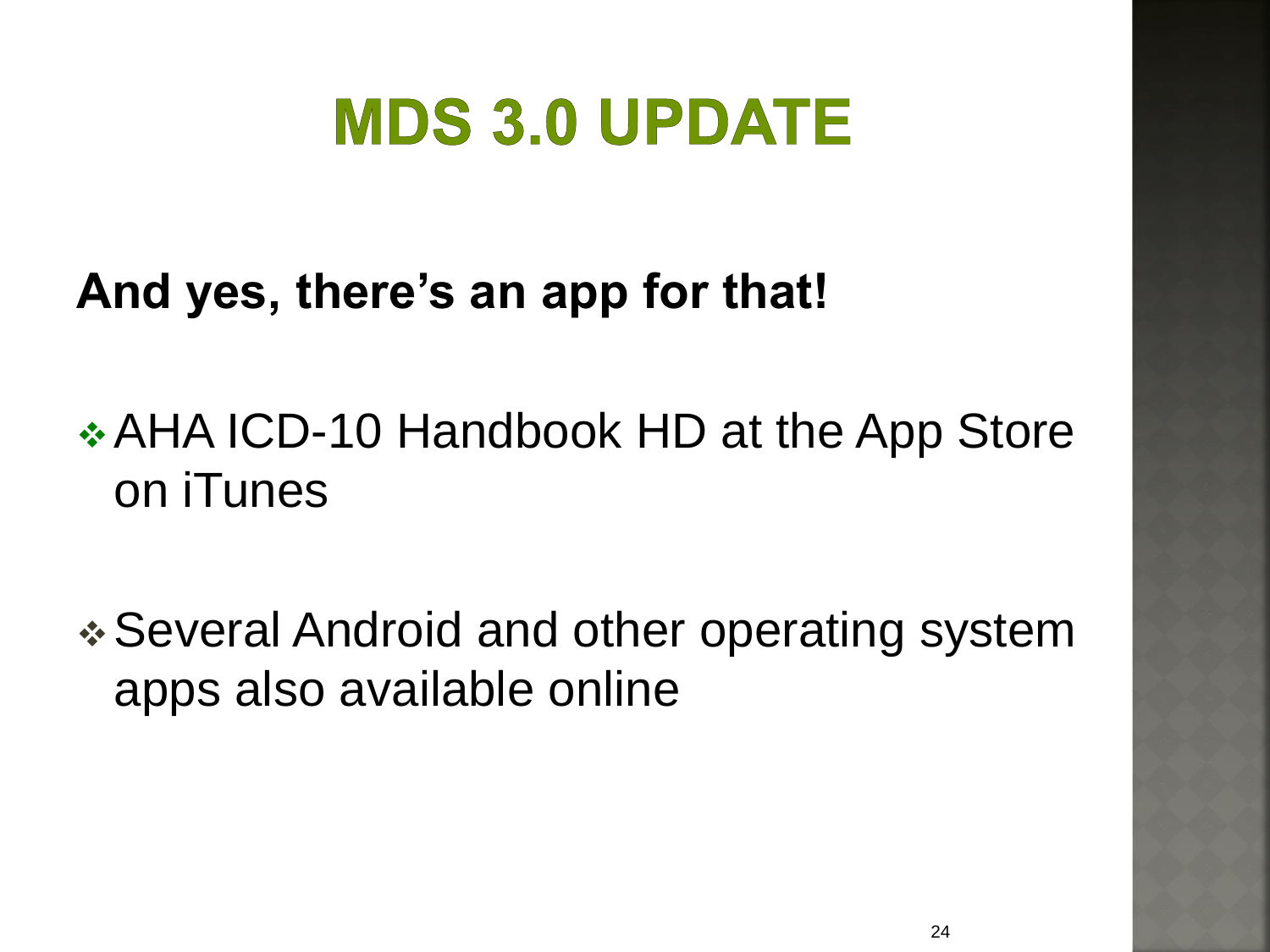### **QM USER'S MANUAL REVISED**

#### **Quality Measures User's Manual, v9.0 released in September 2015.**

#### Available under Downloads at:

[https://www.cms.gov/Medicare/Quality-Initiatives-Patient-Assessment-](https://www.cms.gov/Medicare/Quality-Initiatives-Patient-Assessment-Instruments/NursingHomeQualityInits/NHQIQualityMeasures.html)[Instruments/NursingHomeQualityInits/NHQIQualityMeasures.html](https://www.cms.gov/Medicare/Quality-Initiatives-Patient-Assessment-Instruments/NursingHomeQualityInits/NHQIQualityMeasures.html)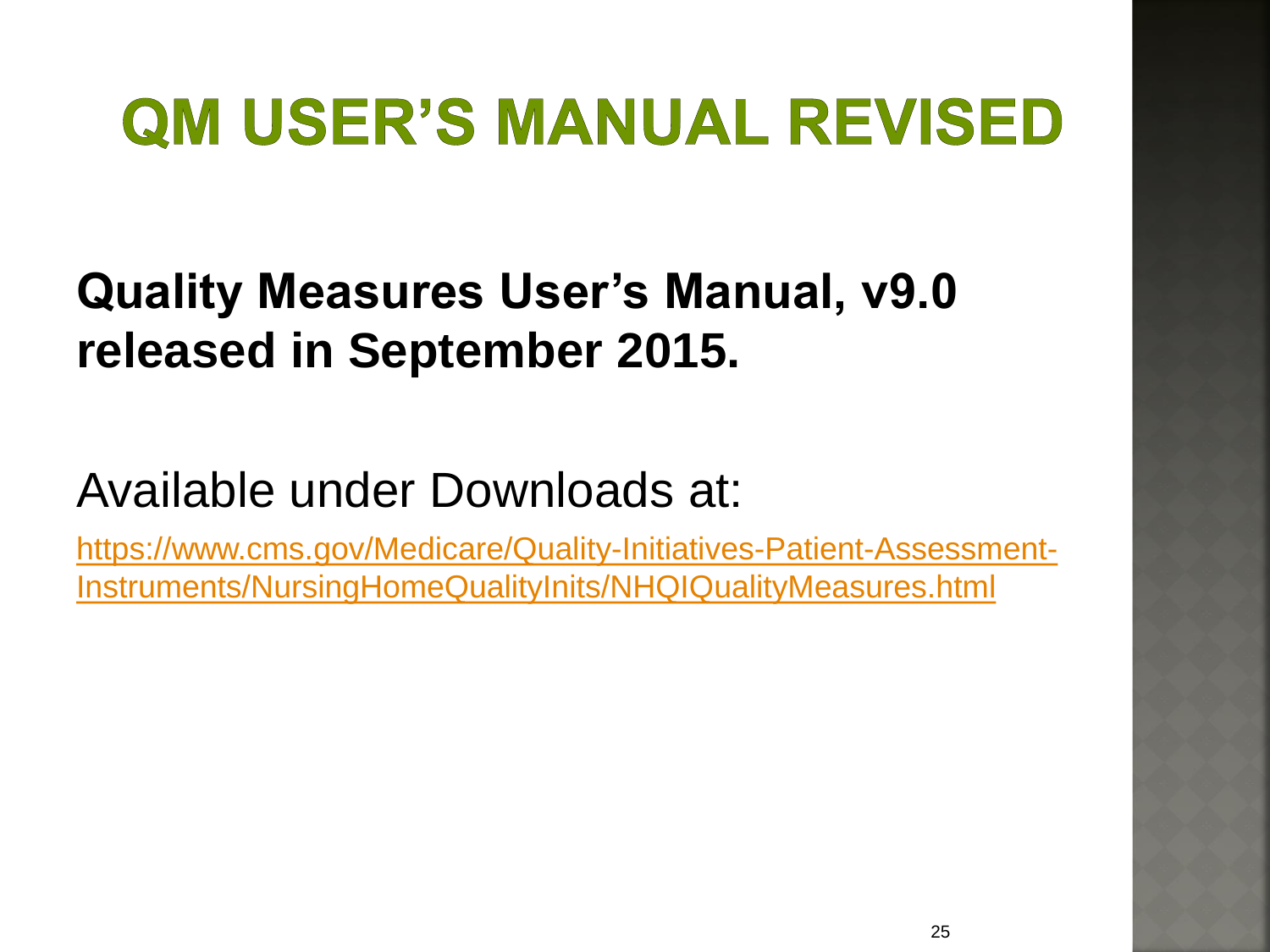#### **MDS Focused Surveys**:

- Texas met completion deadline for these surveys of 9/30/15.
- **★ DADS Regulatory Services source for all** information on these surveys but barred from discussing state results.
- CMS will provide information on the nationwide results of these surveys during FY2016.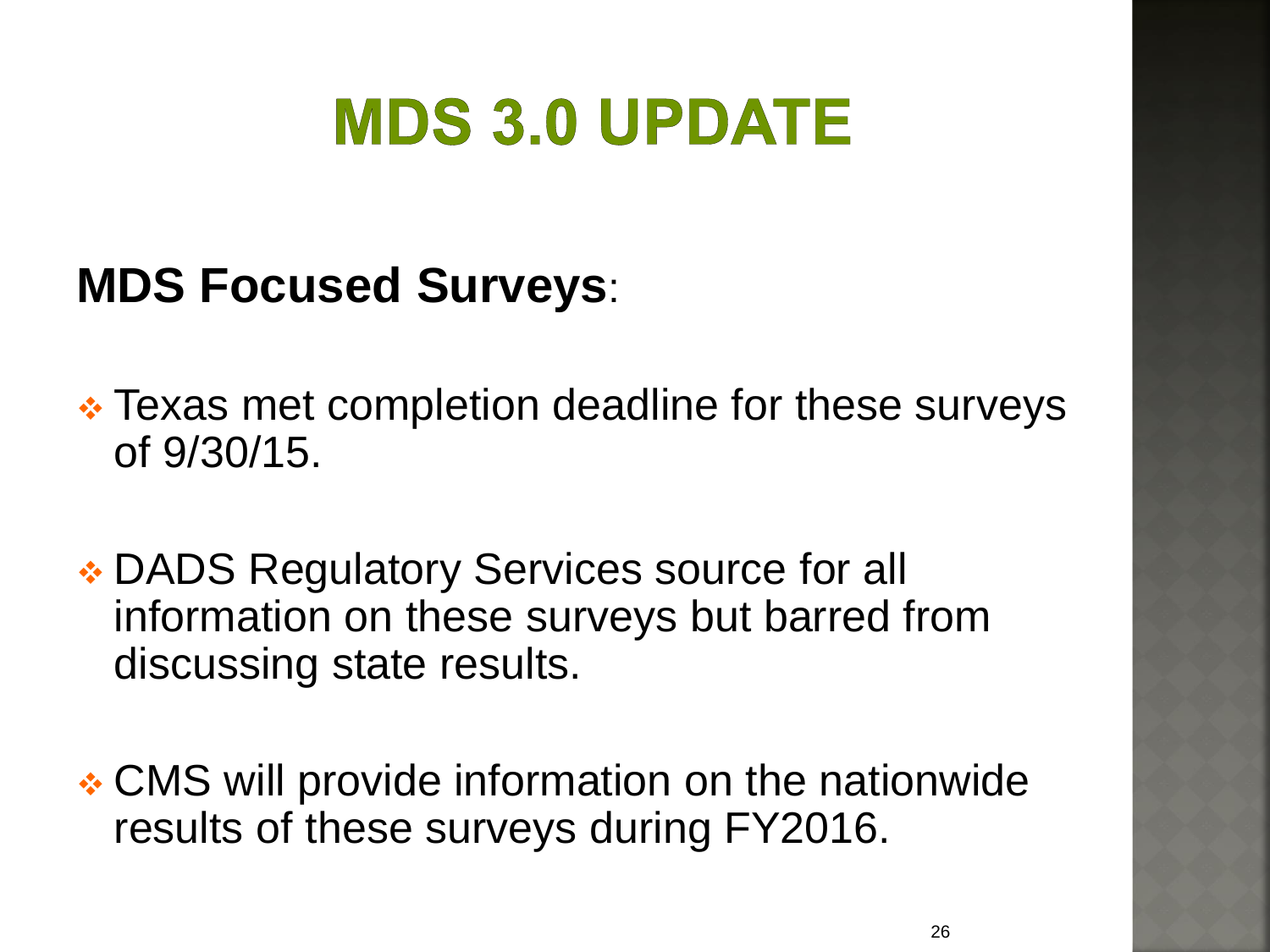Proposed Updated FY2017 SNF Rules? If planned, released by CMS: July 2016 Effective FY2017: October 1, 2016

Next updated MDS 3.0 RAI Manual – Effective October 1, 2016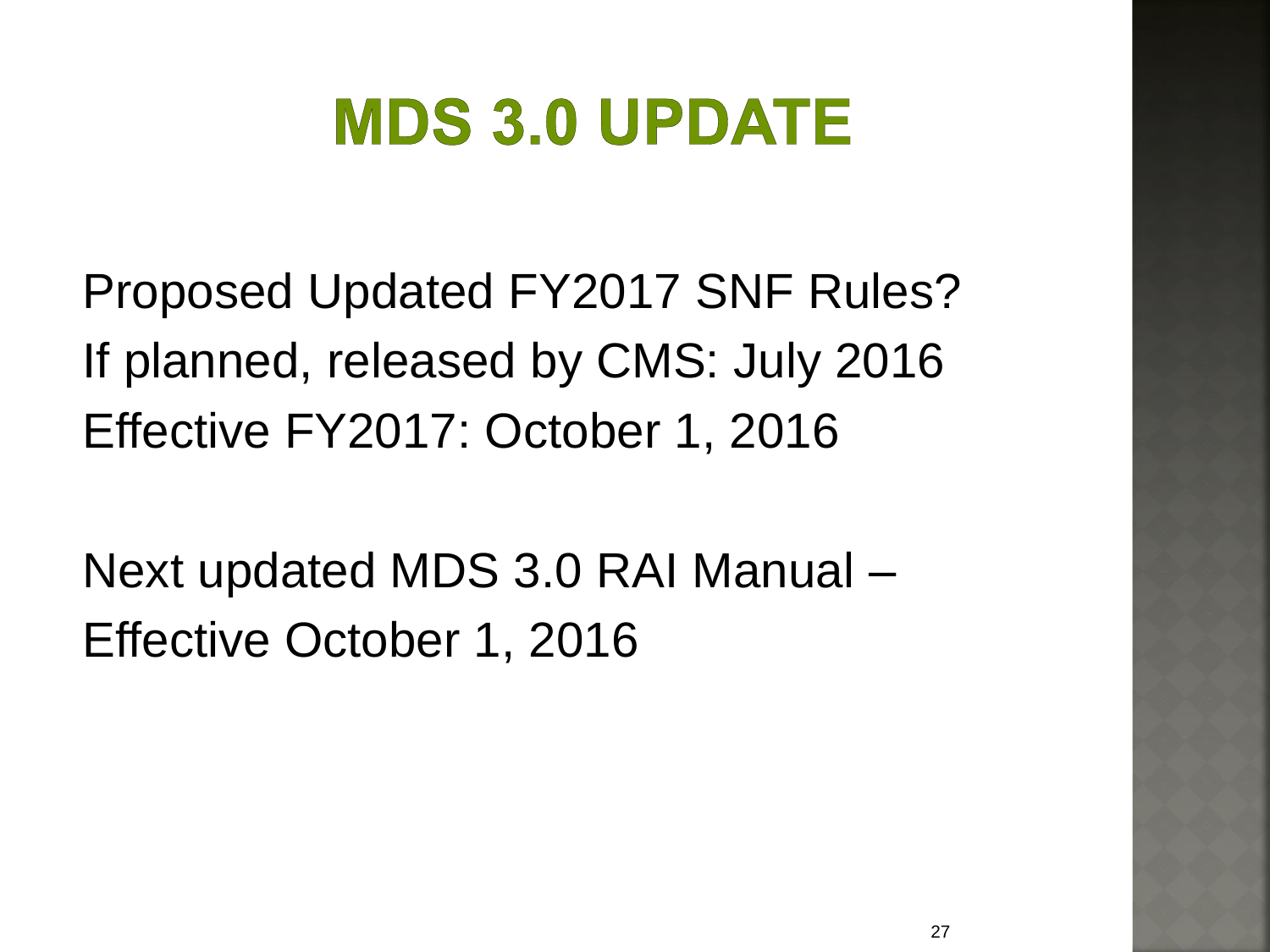Next update of MDS 3.0 Item Sets – **Expected** October 1, 2016

CMS Payroll Based Journal (PBJ) for electronic submission of staffing data: **◆ Voluntary participation: October 2015 ★ Mandatory participation: July 2016**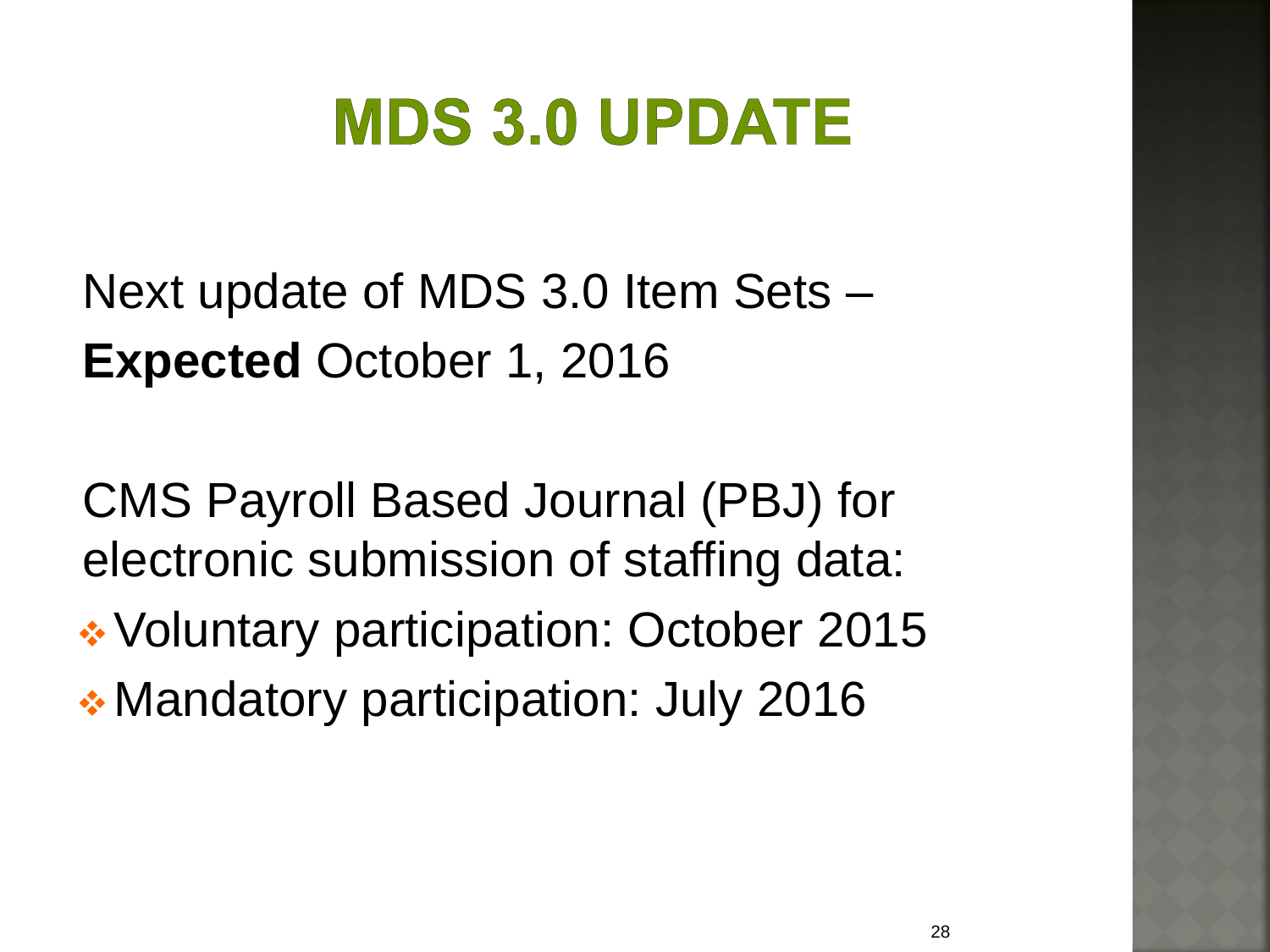Texas Reducing Antipsychotics In Nursing Facilities (TRAIN) - Next Series of TRAIN events (Full Steam Ahead) scheduled for late 2015:

- Nov 3-4: Abilene
- Nov 9-10: Longview
- ◆ Nov 12-13: Arlington
- Nov 30-Dec 1: San Antonio
- **↑ Dec 3-4: Galveston**